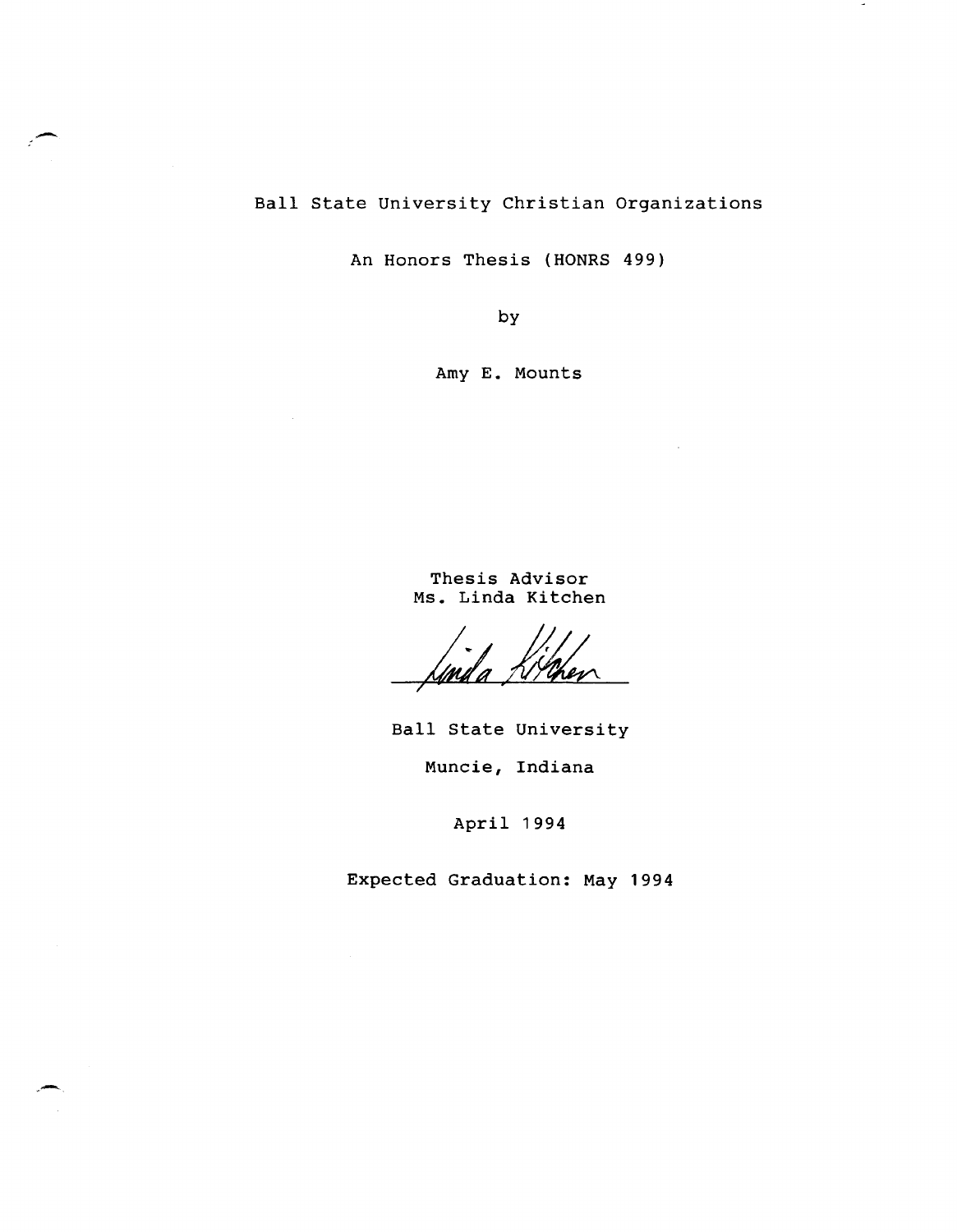ACKNOWLEDGEMENTS

Thanks to the staff workers and members of the Christian  $11.8$ organizations on the Ball State campus who assisted in the preparation of the pamphlet by filling out questionnaires and participating in interviews. Their information was invaluable when writing the summaries that were printed in the pamphlet.

Thanks also to the members of the Campus Fellowship for their constant support and prayers throughout the completion of this project. An especially enthusiastic thanks is extended to my sister Karen for her English expertise in proofreading and to Dan Kabele for his help in brainstorming, organizing, and typing, and for the encouragement I needed to carry on when I was ready to abandon this project out of frustration.

May God bless you all!

 $\overline{\phantom{0}}$ 

 $52C.1$ There  $LD$  $2489$  $24$  $i^{954}$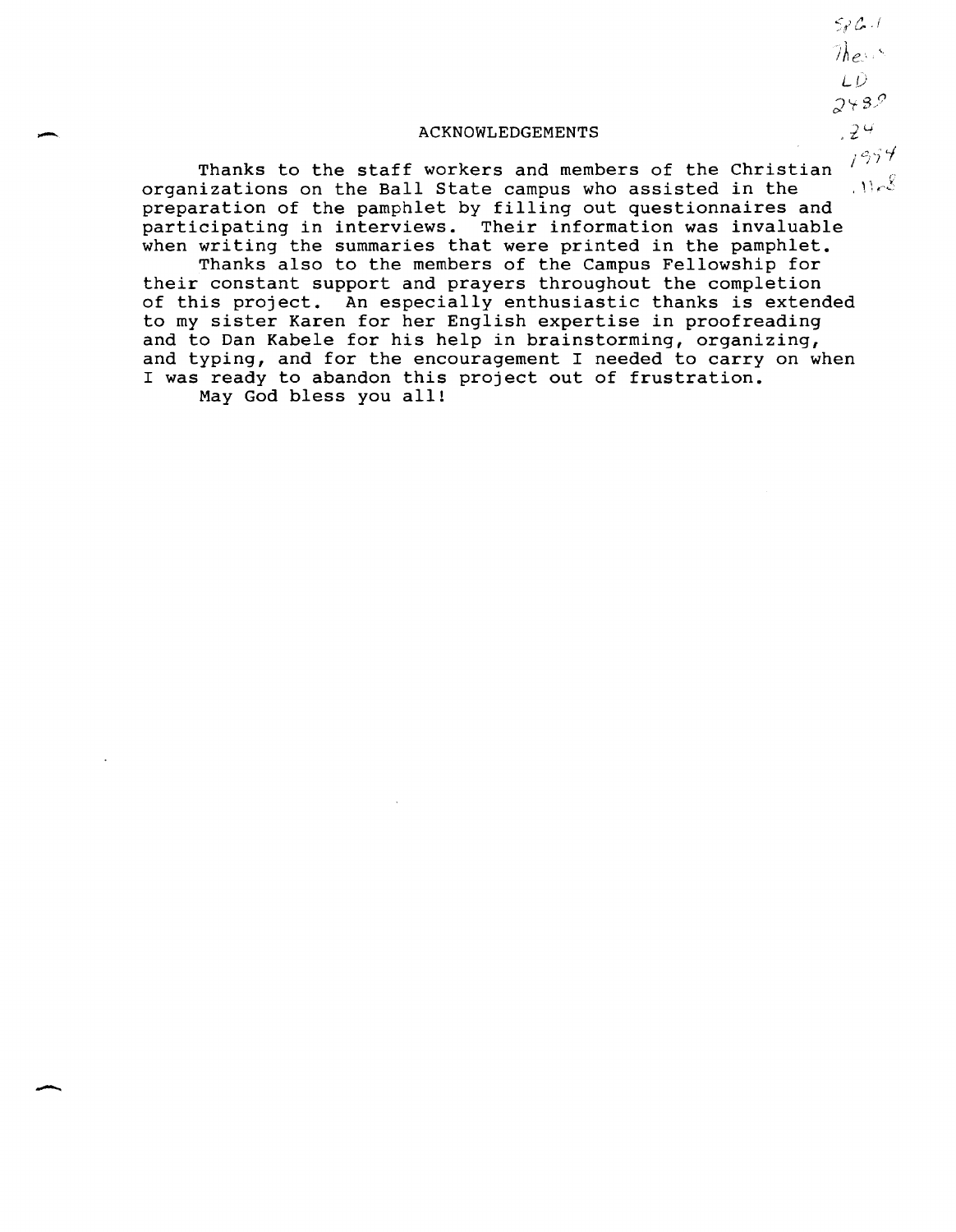## Purpose of Thesis

,-

 $\overline{\phantom{0}}$ 

This review of Christian organizations focuses on four aspects of how to successfully live a Christian life and how those ingredients should be integrated into a campus organizational setting. The elements discussed include a sense of community, Bible instruction, music and worship, and the practice of the gifts of the Holy Spirit. Explanations of terminology are given where needed, and references from Scripture are given to support the ideas. Finally, various groups which the author believes are successful in ministering to their students in a particular area are given as examples.

The purpose of the pamphlet is to condense information about all of the campus Christian organizations into one source. It is hoped that this resource will be useful to any and all students looking for a Christian organization to join.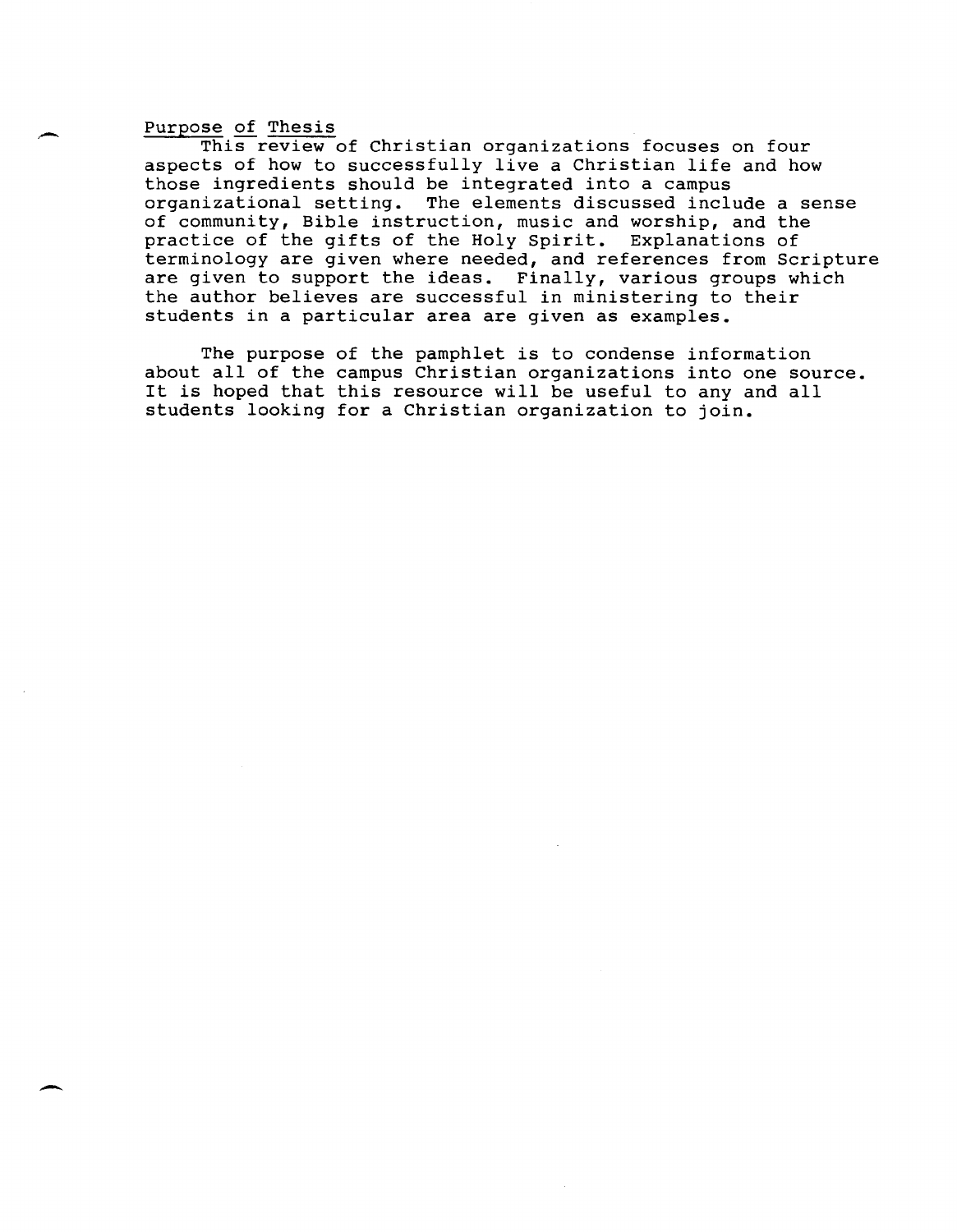## TABLE OF CONTENTS

-

|            | Review of Christian Organizations2                                                    |  |
|------------|---------------------------------------------------------------------------------------|--|
|            |                                                                                       |  |
| APPENDICES |                                                                                       |  |
|            |                                                                                       |  |
|            |                                                                                       |  |
|            | Appendix CFirst Questionnaire20                                                       |  |
|            |                                                                                       |  |
|            | Appendix ELetter and Survey for those who responded<br>to First Questionnaire23       |  |
|            | Appendix FLetter and Survey for those who did not<br>respond to First Questionnaire26 |  |

 $\sim 10^{11}$  km  $^{-1}$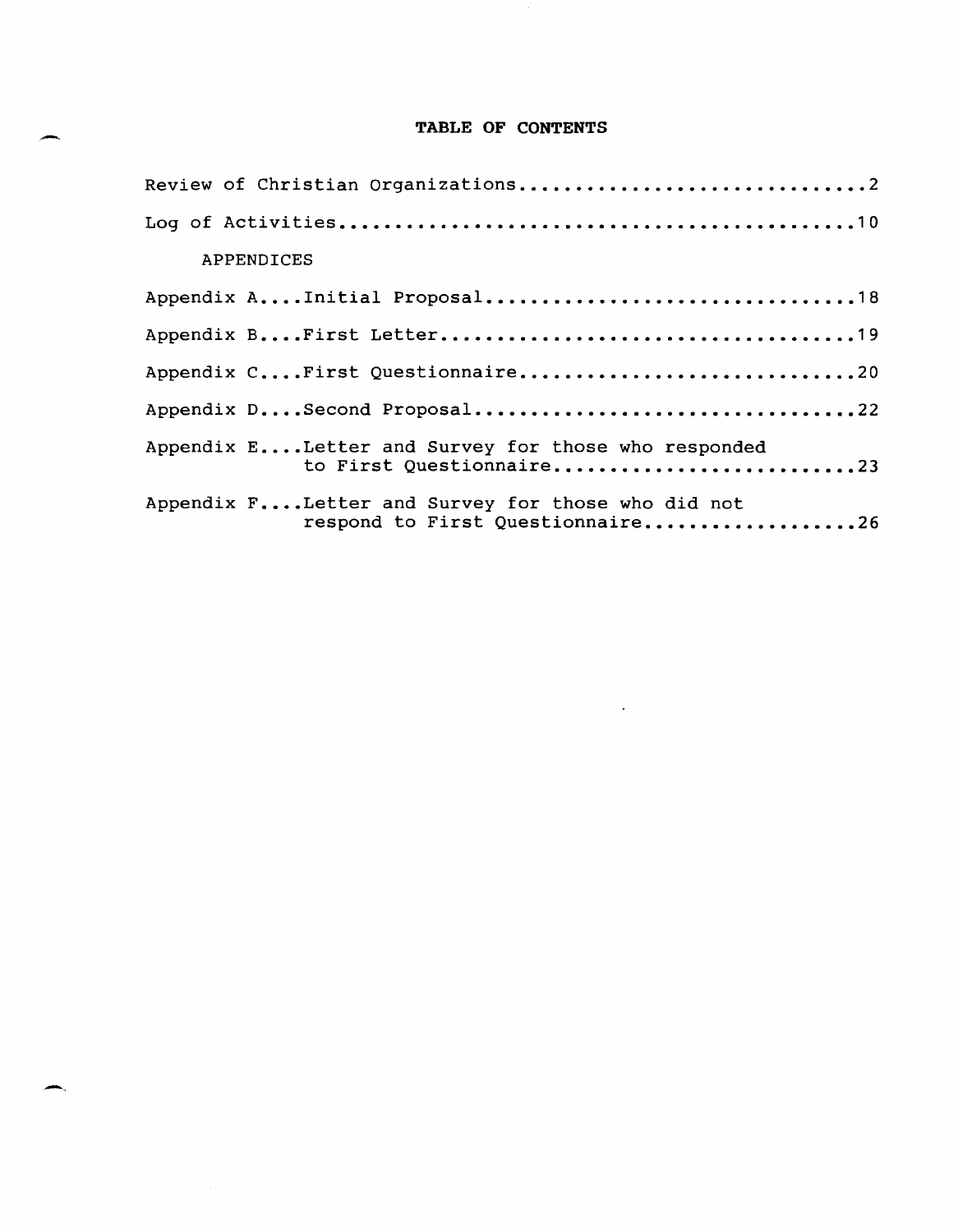Hundreds of students on the Ball State campus are looking to grow closer to Jesus Christ and to know more about Him. This is evidenced by the number of Christian organizations on campus and the number of students that are active in them. Each group has a distinctive mission, and the method of achieving the mission is peculiar to each group, as well. There are common elements among the groups, but it is rare indeed to find two groups that operate in exactly the same manner.

Over the last year, I have visited many of the Christian groups to worship, learn and visit with staff workers and student members. Naturally, I visited the two groups with the most publicity and the most members: Campus Crusade for Christ and Abundant Life. I also visited many of the smaller groups including The Lutheran Center, Fellowship of Christian Athletes, Alpha Omega Delta, and Chi Alpha. Perhaps I feel a special fondness towards these smaller groups because I am an active member of the newest and one of the smallest campus Christian groups, Campus Fellowship. I think it was because of my membership in this small, yet growing, group that I really enjoyed visiting these other small groups. I almost always felt welcome in these groups. I believe it is easier for smaller groups to welcome new members because when everyone knows everyone else, it is easy to spot a newcomer. This is not to suggest that larger groups like Crusade and Abundant Life should be trying to limit their growth. In fact, I believe that their large numbers suggest that they must be doing a wonderful job of ministering to students. A group does not gain 100 members - 2 -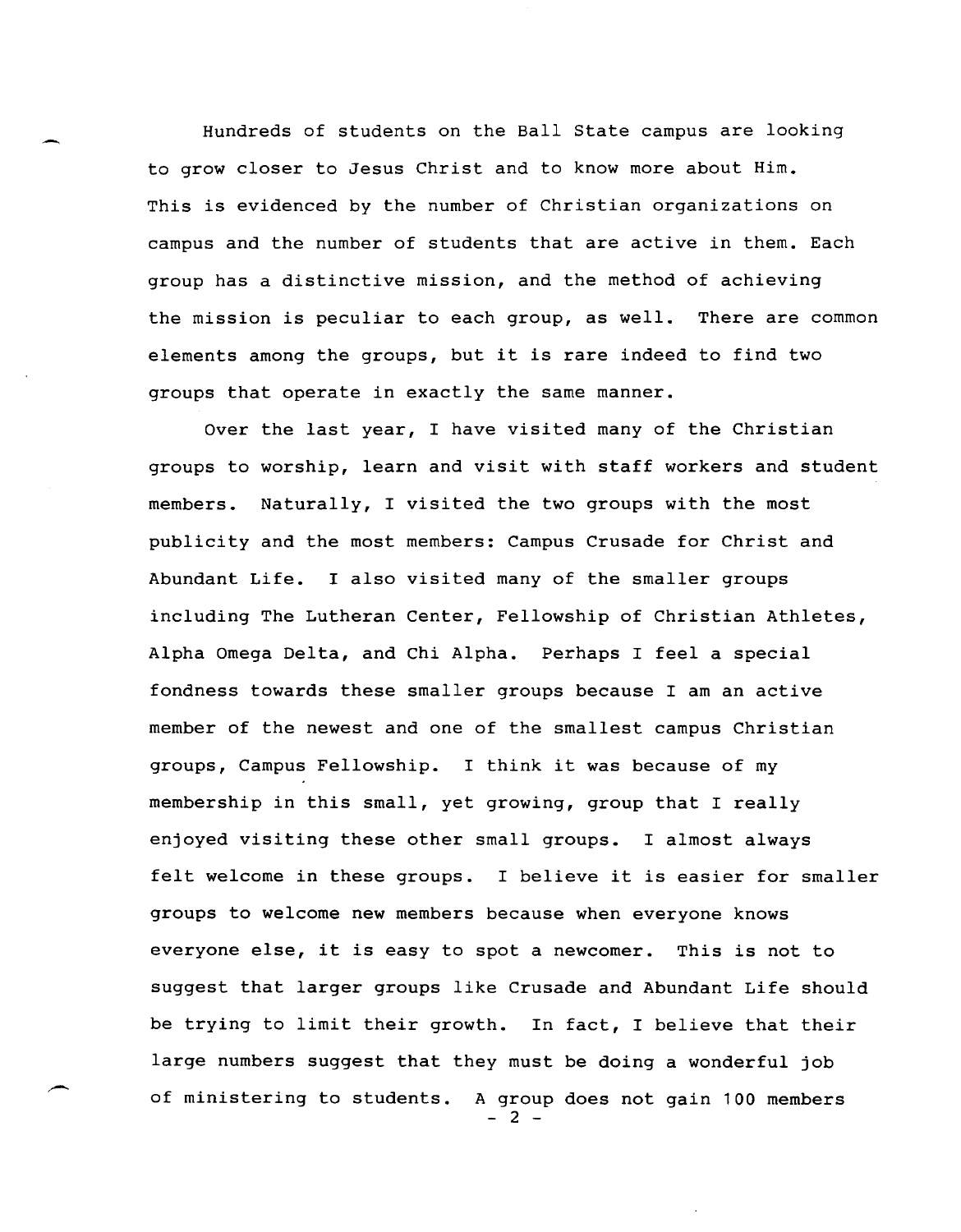or more if it is not fulfilling spiritual needs! This is meant only to say that larger groups may need to remind members to continue to meet people whom they do not know so they can minister to those who are seeking Christian fellowship and growth. Throughout the course of these visits, I have found what I believe to be the four most important elements of a Christian group. The ideal group would include within its framework the elements of a sense of community, Bible instruction, music and worship, and practice the gifts of the Holy Spirit.

The Random House College Dictionary has four definitions for the word "community," but it is the first two that really explain what is meant by "a sense of community." Definition one says, in part, "a social group of any size whose members reside in a specific locality and share government." The second definition is "a social, religious, occupational, or other group sharing common characteristics or interests." A campus Christian group should be not only a place for the traditionally expected worship and Bible study, but also a group in which the members socialize a great deal. By the nature of being a university organization, members share the campus as a specific locality and the rules of the university President and the Board of Trustees as a government. The second definition solidifies the idea of Christian organizations as communities. These groups are religious organizations in which the members share common characteristics and interests. Students are striving to get to know their Lord better. They are working to expand God's - 3 -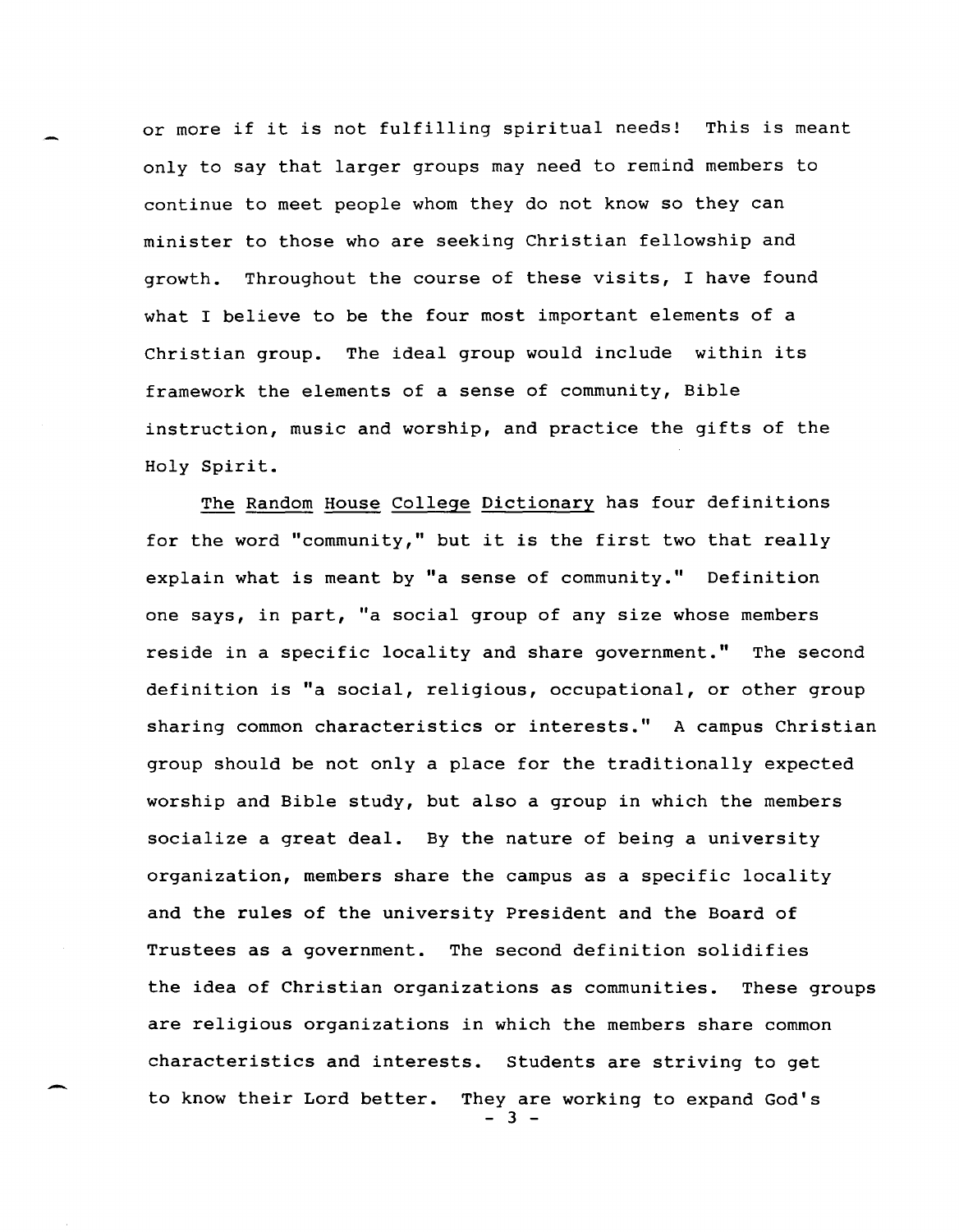kingdom on the Ball state campus. They are also students whose common goal is to graduate from the university. It is not hard to establish what looks like a community, but how do students gain and develop a sense of community? More importantly, how is this put into practice? This sense of community (or lack of it) is an internal issue that will not be seen until an individual is involved in an organization. Community is most easily seen in the way members relate to one another. Do students respect one another? Are there good relationships between brother and brother, sister and sister, and brother and sister? Do they refrain from negative humor? Do they honor one another on special occasions such as birthdays and graduations? The most important question to answer is do they spend time together? In order to build a sense of community and belonging, group members should pray together, socialize together, and sacrifice for one another.

Jesus meant for his disciples to band together in an effort to follow him. This is why He chose twelve apostles instead of one. The twelve lived a life of community by living together, sharing meals together, praying together, and traveling together. In his letter to the Phillipians, st. Paul wrote:

> "If you have any encouragement from being united in Christ, if any comfort from his love, if any fellowship with the Spirit, if any tenderness and compassion, then make my joy complete by being like-minded, having the same love, being one in Spirit and purpose. Do nothing out of selfish ambition or vain conceit, but in humility consider others better than yourselves. Each of you should look not only to your own interests, but also to the interests of others." (Phil 2:14)  $-4 -$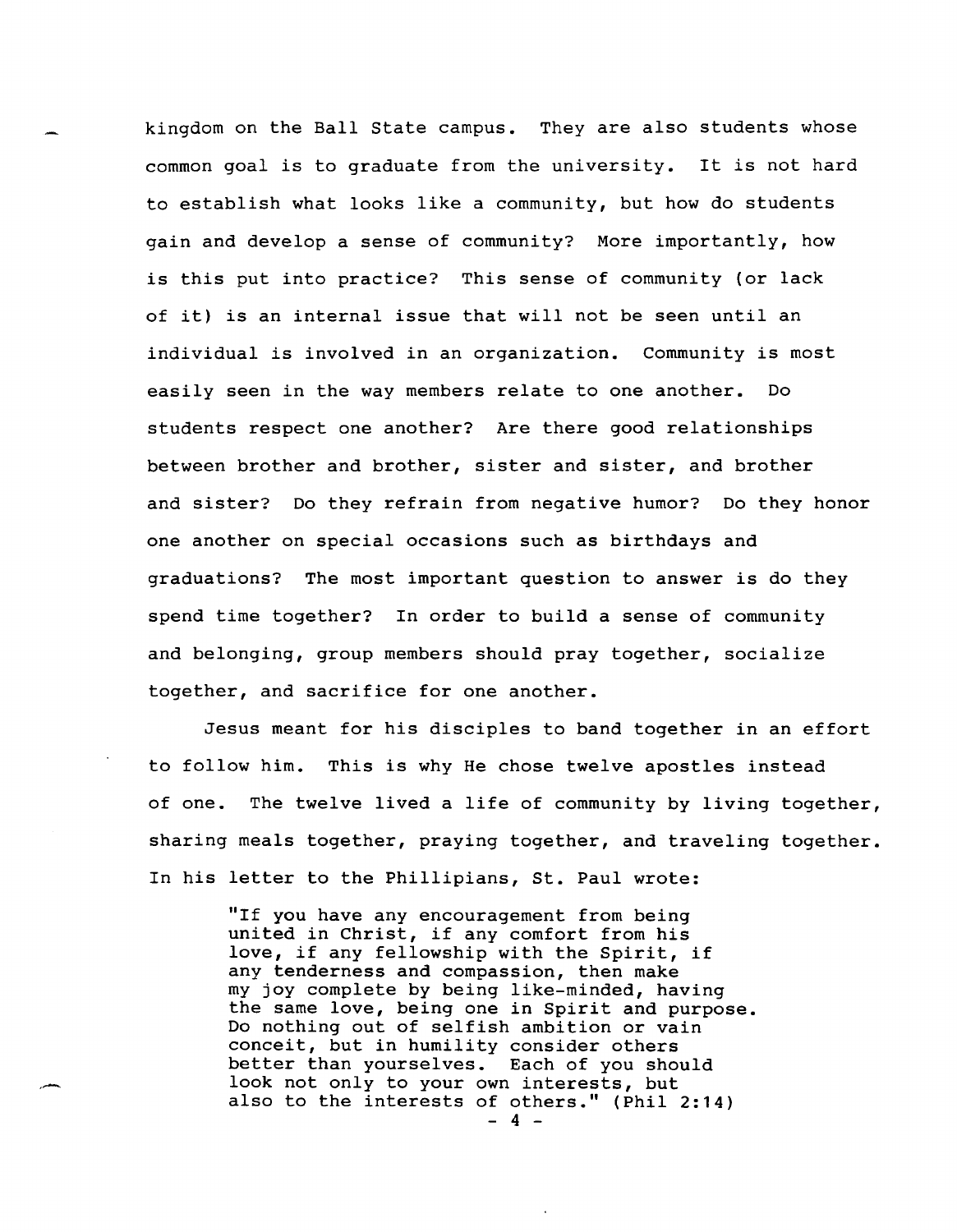We should do nothing less than what Jesus's first disciples did. We, too, should find encouragement from being united with other brothers and sisters in the fellowship of the Holy Spirit and look to their interests as well as our own.

An essential element of building a strong Christian organization is regular Bible study. It is easy to see from Jesus's example how important knowledge of Scripture is. He continually quoted the Old Testament during His life on earth. His knowledge is demonstrated in the fourth chapter of Matthew, in the New Testament, where He is being tempted by the devil. Satan said, "If you are the Son of God, tell these stones to become bread." Jesus quoted Deuteronomy when He replied, "It is written: 'Man does not live on bread alone, but on every word that comes from the mouth of God'." Again, after Satan offered Him rule over all the kingdoms of the world if He would bow down and worship the evil one, Jesus recited part of Deuteronomy when he said, "For it is written: 'Worship the Lord your God and serve him **only'."** If Jesus found it important to know Scripture, how can we, as His followers, think otherwise for ourselves? How else are we to discover the true nature of Jesus if we refuse to read and study the book He and His Father inspired men to write for us? This is important because for a Christian, the Bible is like a road map. It provides guidance and direction for all areas of life. Students should have their own personal prayer and study time, but group members should study together as well as apart.

In the first chapter of his letter, James says, "Do not - 5 -

,-.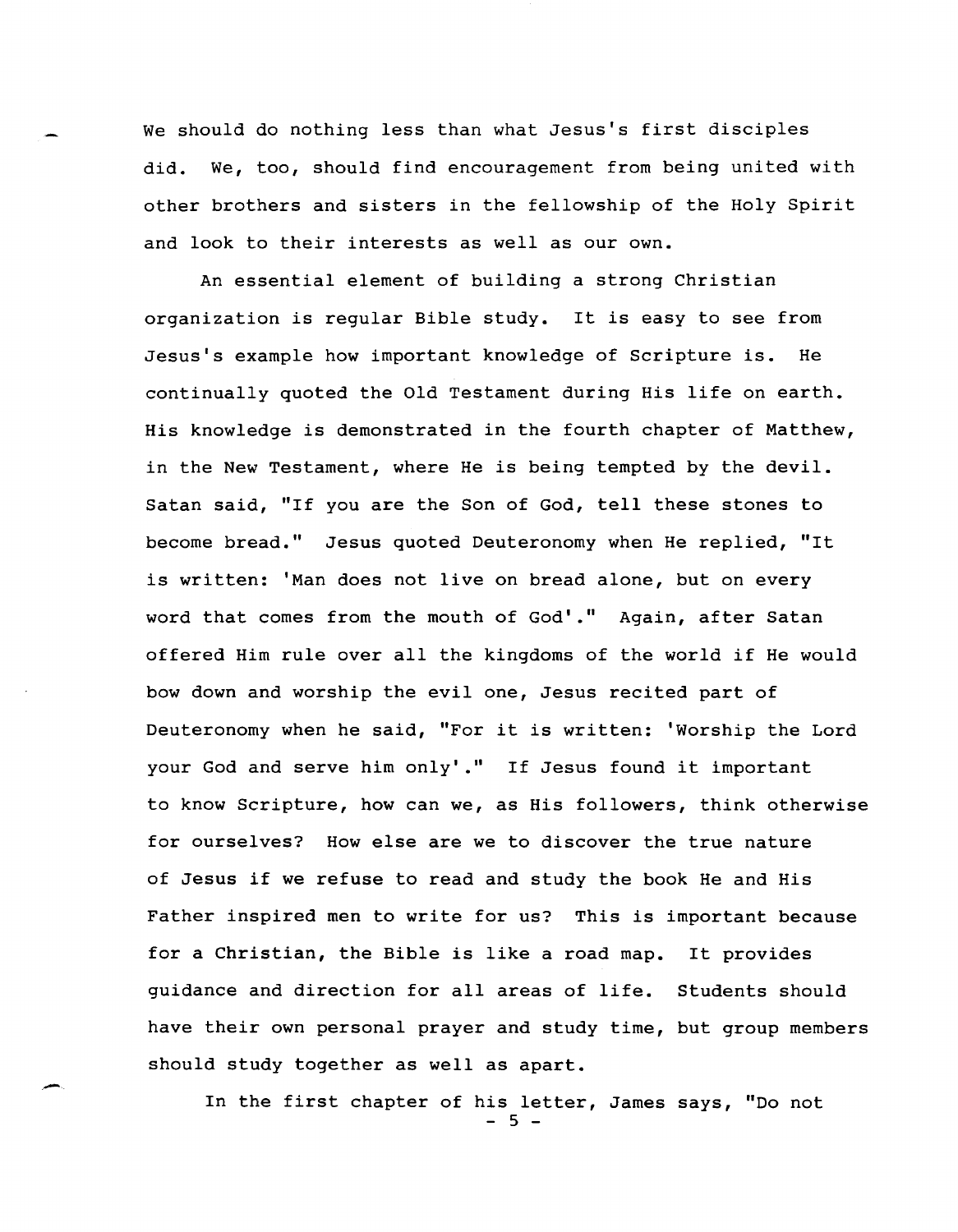merely listen to the word and so deceive yourselves. Do what it says." In order to follow the command to "do what it says" we must understand it. Often, an individual can read and study a Scripture passage and not understand what it means. Colossians 3:16 says, "Let the word of Christ dwell richly among you as you teach and admonish one another with all wisdom." By participating in group Bible study, we as individuals may come to a better understanding of Scripture because of what God has revealed to another participant. It is also helpful to hear about what others have read. We can then take these ideas back to our individual prayer times and meditate upon them. Many times, hearing another's idea or interpretation of a particular passage will inspire us to discover a greater truth.

While I believe all of the Christian organizations at Ball State encourage Bible study, some do so more actively than others. Two good examples are InterVarsity and Alpha Omega Delta. InterVarsity members are encouraged to join a weekly, studentled, small group Bible study that meets outside of their large group prayer meeting. Alpha Omega Delta does not have small group meetings like InterVarsity does. The leadership of this group has chosen to have its one weekly large group meeting consist of Scripture study led by a pastor. Both of these, however, serve to ground students in knowledge of Scripture.

Most of the campus Christian groups I visited use music as an integral part of the praise and worship segment of their meeting. Throughout the Bible, we read of how important it  $-6$  -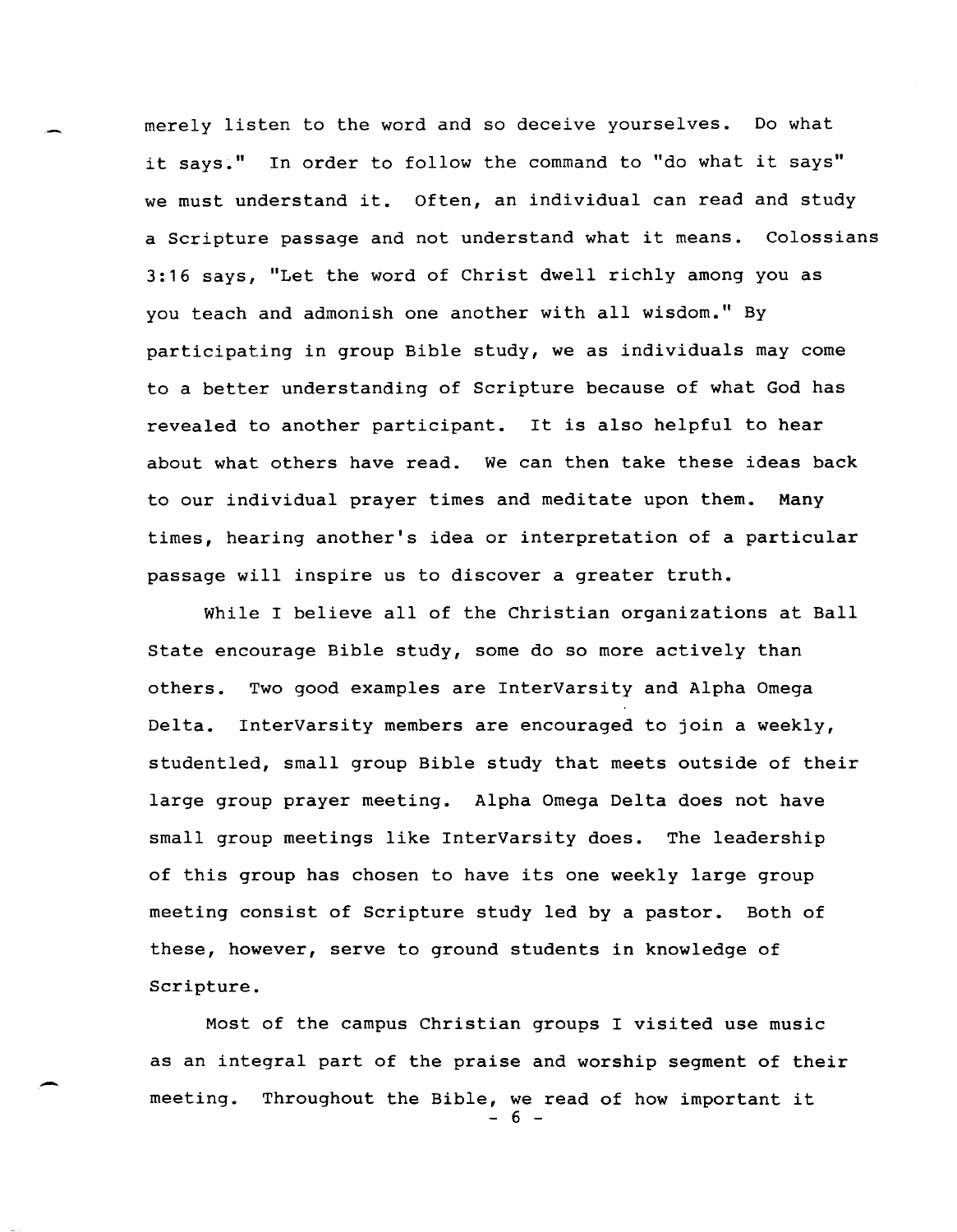is to use music and song in our praise and prayer. The psalmists were especially adept at stressing its importance. Psalm 27:6 says, "I will sing and make music to the Lord." Psalm 83 encourages readers to "make music to the Lord with the harp...and the sound of singing, with trumpets and the blast of the ram's horn." Psalm 100:2 reads, "Worship the Lord with gladness; come before him with joyful songs." Music was not, however, intended for use only in the time of the Old Testament. In chapter three of Colossians, Paul wrote, "Let the word of Christ dwell in you richly...as you sing psalms, hymns, and spiritual songs." The writer of James asks in chapter five, "Is anyone happy? Let him sing songs of praise." Clearly, the Lord gave his people music to use to glorify Him.

There are basically two types of songs: praise songs and worship songs. Praise songs tend to be more upbeat and have a quicker tempo than worship songs. They tend to be the melodies that will elicit the most hand clapping and foot tapping of the participants. These songs should be used toward the beginning of a prayer meeting to get those present enthusiastic about worshipping God. Worship songs are more prayerful and reflective in nature and should be used as the prayer meeting progresses in an effort to draw the worshipers into a more reflective time. This variety is important because of the different purposes the two types of music serve. Three groups that have effective music ministries are InterVarsity, Campus Fellowship, and Abundant Life. The dynamics of the three groups are different because of the varied types and number of - 7 -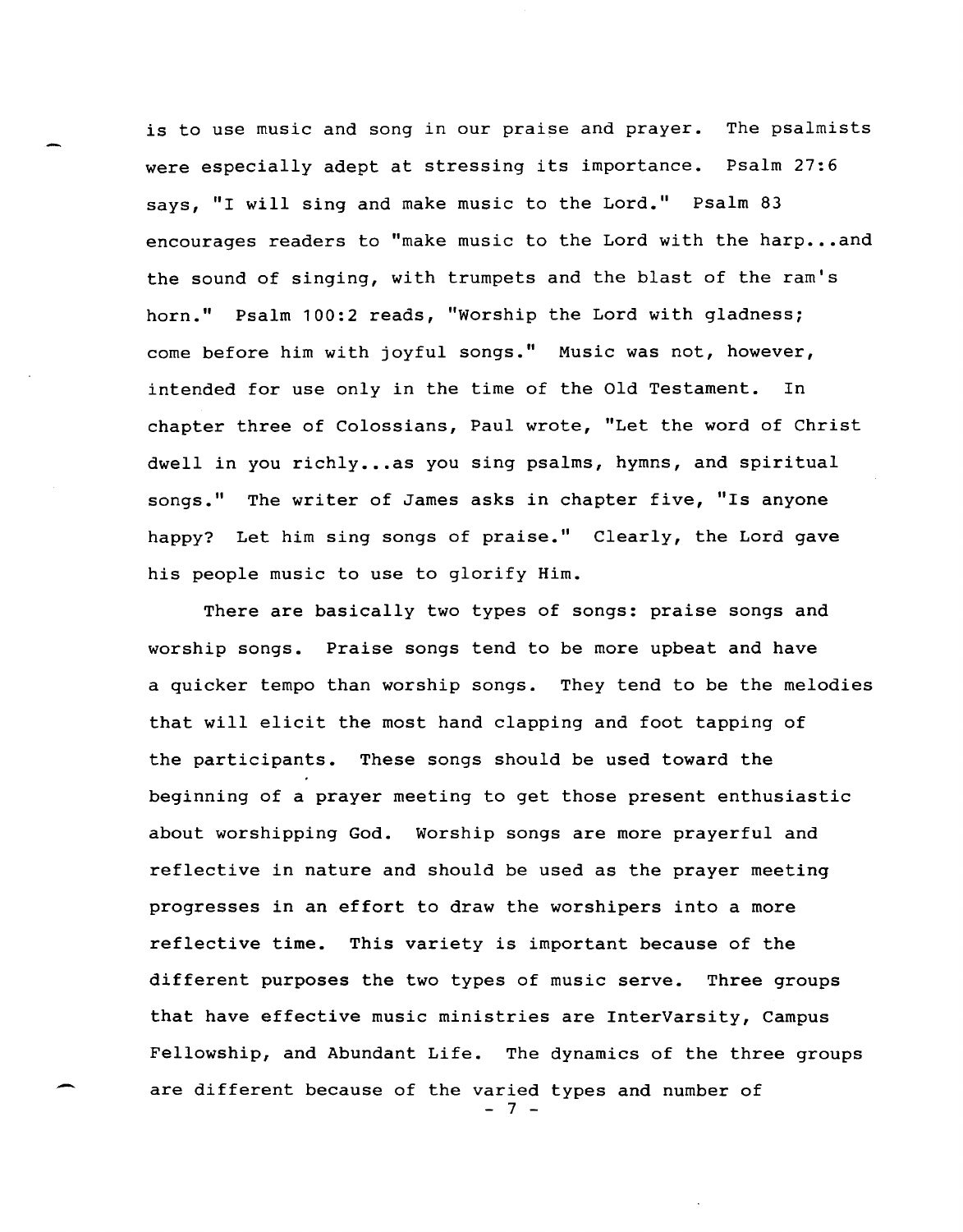instruments they use. All, however, effectively use the format outlined above in order to draw their members into a closer communion with God.

The element that I believe most groups fail to utilize effectively is the practice of the gifts of the Holy Spirit. The various gifts are listed by Paul in three different letters: Romans, 1 Corinthians, and Ephesians. I think Paul believed the practice of spiritual gifts to be important because he made a point to tell many different churches about them. Some of the more common gifts are prophecy and speaking in tongues. other, lesser known gifts include healing and distinguishing of spirits.

What does it mean to practice the gifts of the Spirit? First of all, it means accepting that they exist and that every individual has been given a gift. In Ephesians 4, Paul reminds us, "This is why it says: 'When he ascended on high, he led captives in his train and gave gifts to men'." Group members must also realize that they have been given these gifts so that the entire body may benefit. Paul told the Corinthians, "Now to each one the manifestation of the spirit is given for the common good." With this in mind, group members should feel free to share their gifts with the body and know they will not be thought of as strange or weird. In chapter four of his first letter, Peter wrote, "Each one should use whatever gift he has received to serve others, faithfully administering God's grace in its various forms."

My experience has been that when members of a group are - 8 -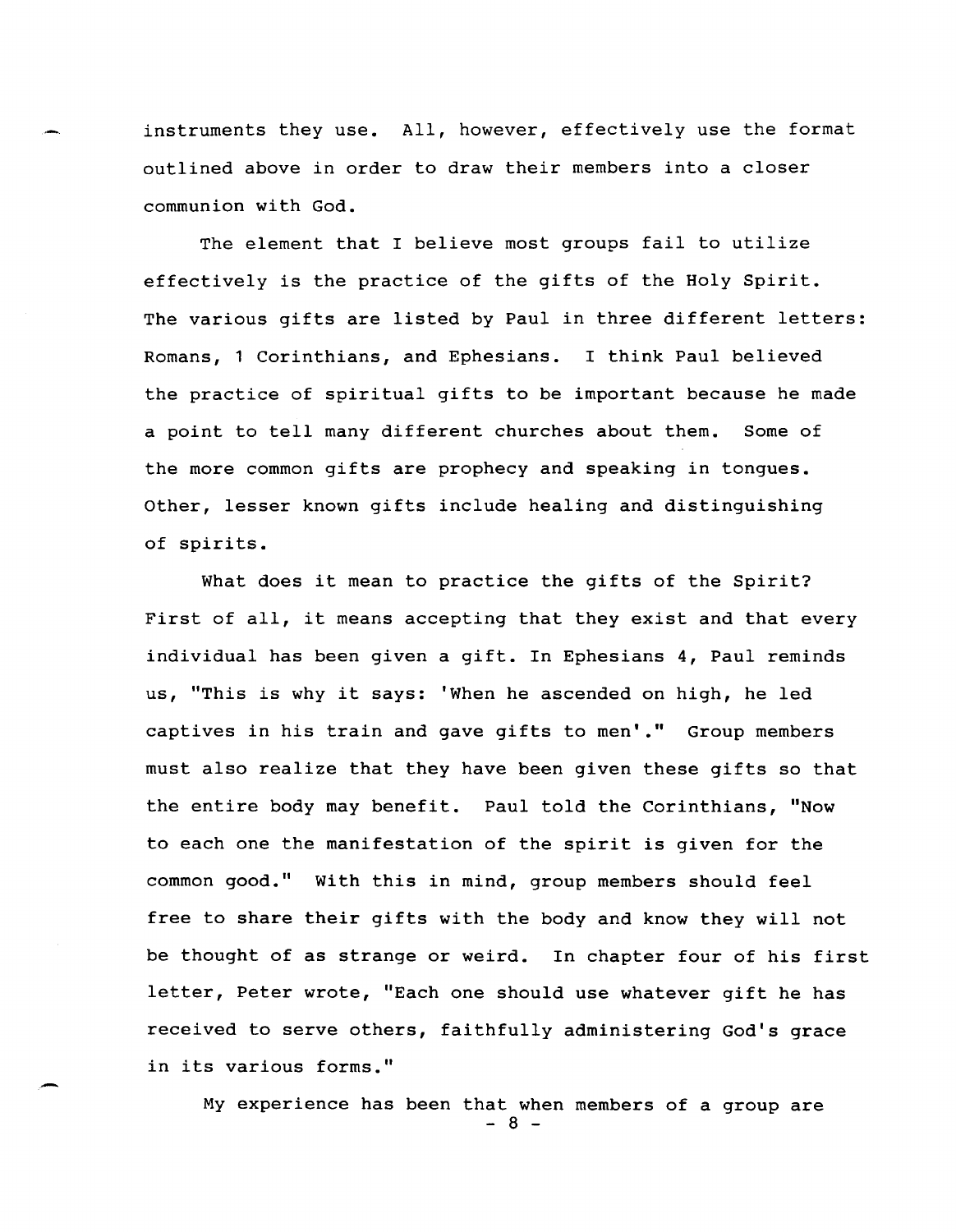open and willing to participate in this kind of worship, the Spirit of God really moves among them and inspires and calls them to greater holiness. The one group that I have found that excels in this area is Campus Fellowship. The leadership of this organization actively encourages its members to speak in tongues and share prophecies received. The group has also prayed over members for healing. When attending a meeting, students will be seen participating in all of these activities right along with the leadership.

By offering students a sense of community, Bible instruction, music and worship, and freedom to practice the gifts of the Holy Spirit, I believe a group can fulfill the needs of its student members. Because the students' needs vary from person to person, it is good that the different Christian organizations offer a variety of services to the students of the Ball State community. The diversity offered by the organizations allows each student to satisfy, in a way that best serves him or her, the hungering in his or her heart for the knowledge of Jesus Christ.

- 9 -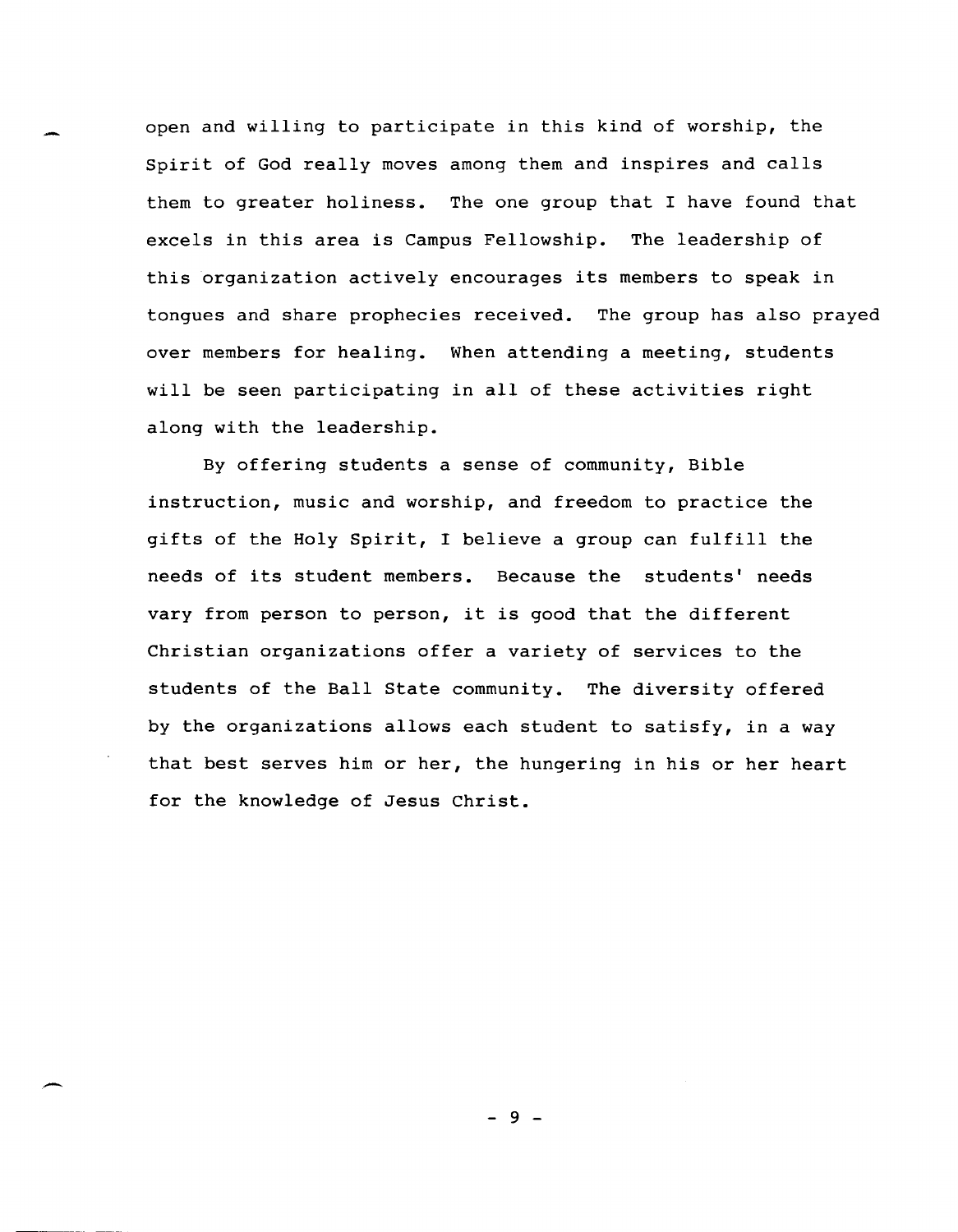#### **February 3, 1993**

I met with Ms. Linda Kitchen to discuss the requirements for completing this project. We decided that my finished project would include a log of activities, a paper including the historical background of all the Christian organizations on campus, as well as, a description of the types of activities each is presently engaged in, and a copy of the finished brochure that hopefully will be placed in either the Student Life office or the Student Activities office. If, for some reason, it is not possible to have the brochure published, I will turn in an example of what I would like the brochure to look like. She also asked that I turn in a written proposal of how I plan to complete the project. Finally, we went through a list of all of the religious organizations on campus, which I obtained at the Office of Student Activities Annex, and determined which organizations will be included in this project.

#### **February 4, 1993**

I met with Dr. George Jones, the Assistant Director of Student Activities and the faculty advisor of Religious Council. He was very supportive of my project and said I should contact him anytime I needed anything. He told me about an information day that will be held on campus on March 26 and said that many of the religious organizations will have displays and information there. He gave me an open invitation to attend the religious council meetings, but, unfortunately, I have class during the meeting time. Dr. Jones also introduced me to Omar Habayeb, the president of religious council.

## **February 9, 1993**

Ms. Kitchen had some good ideas on how to improve my letter to the organizational staff workers and on how to further organize my proposal so that it has more definite direction. After making the changes in the letter, I took them to the printer and they will be ready to be distributed on Thursday. I spent some time in the library archives. I had hoped to find background information on the various groups on campus but the only information available was about religious council. I figure this is only a minor setback. It probably just means I have to get more historical information from the actual groups than I had originally planned.

I plan to have a questionnaire ready to send out to the staff workers as soon as we return from Spring Break.

#### **February 11, 1993**

I placed the letters to the staff workers in their mailboxes at the SVS house today. As I was distributing the letters, one of the staff workers came in the office to get his mail Incode the seart workers came in the office to get his main (I had already placed his letter in his box). I saw him going through his mail out of the corner of my eye, and I heard him say "Oh, brother." I looked up and noticed that my letter was on the top of his mail stack. My first thought was, "Lord, these were supposed to be the people who were supportive of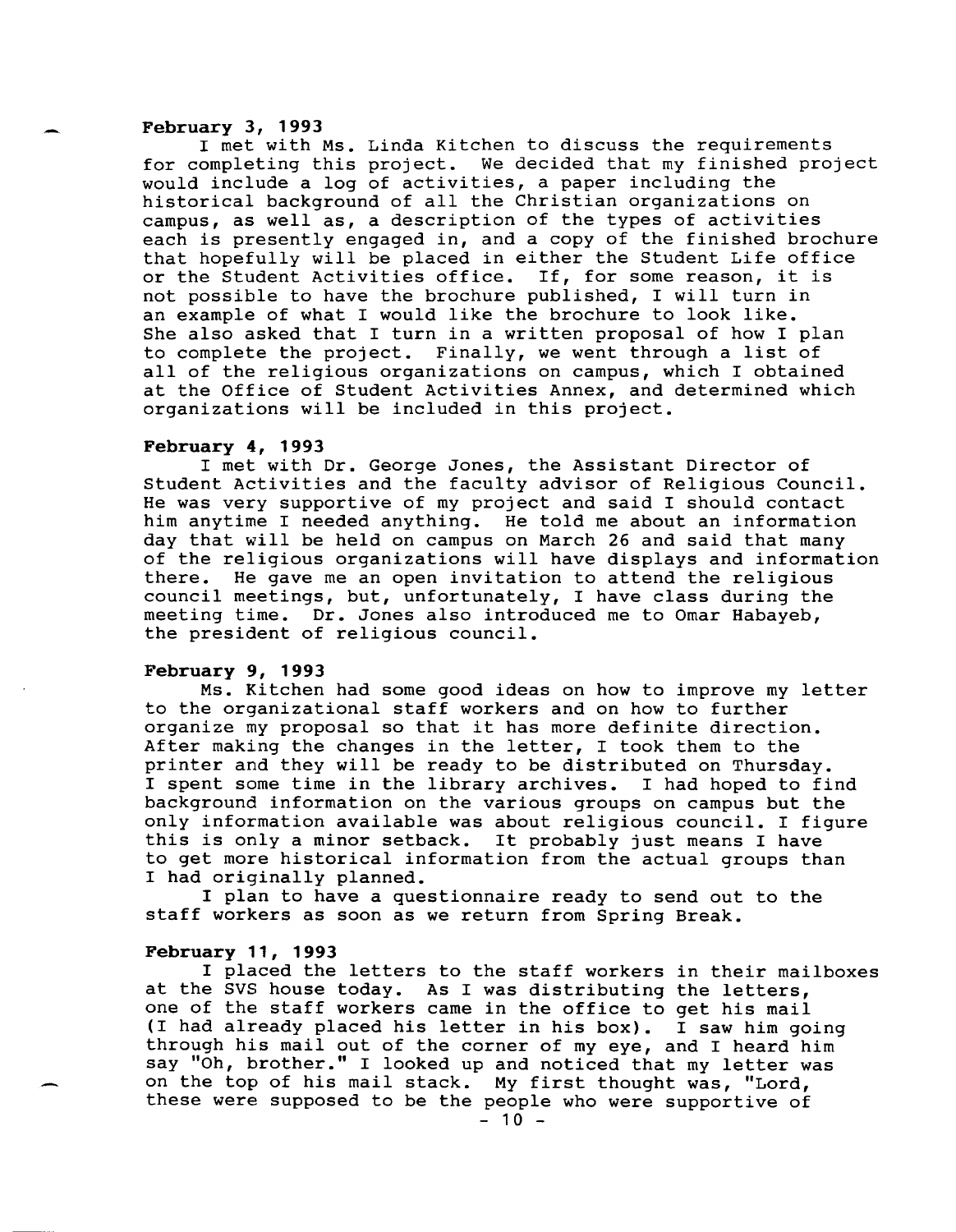this project. I didn't expect to have any problems with the staff workers." Hopefully I'm wrong and he was frustrated about something else and not my project.

I attended an InterVarsity large group meeting tonight. It started off with announcements, followed by a time for sharing, singing, and then a speaker who talked for about 20 minutes. I liked the basic set up of the meeting, but at the same time it seemed very stiff. Enthusiastic praise and worship of the Lord was not encouraged, which is something that I personally look for in a group. This group would, however, be good for a Christian looking for a quieter type of worship. On the positive side, the staff worker and students were very friendly and the meeting was run efficiently. I enjoyed the music, but it would have been nice if we could have sung more. If I was looking for a Christian group to join, I would consider this one, but I would still keep my options open.

#### February 18, 1993

I went to a Campus Crusade for Christ meeting tonight. The first thing that struck me was the size of the group. The<br>meeting was in RB 125, which is a mid-sized lecture hall. There meeting was in RB 125, which is a mid-sized lecture hall. There extend the results in attendance. At first I were between 75 and 100 students in attendance. was bothered by the fact that not too many students came up to introduce themselves. After we sang a couple of songs, they took 10 minutes to go around and meet new people. I thought this was an interesting way to meet visitors, but I'm not so sure that I liked it. I think I would have been much more comfortable if at least the person sitting next to me would have introduced himself before the meeting started.

The meeting started with a couple of songs. Then a member made the announcements, followed by another song. All of the music was very upbeat, but I did not find it very conducive to worship. It was almost like a great big party. On the one hand, that is great. We should have fun with our brothers and sisters in Christ. On the other hand, though, we also need to worship together, and I did not see too many people who appeared to be in prayerful state of mind. After the songs,<br>the staff worker gave a teaching, which was very good. The the staff worker gave a teaching, which was very good. meeting closed with another song. The meeting lasted about an hour.

## February 22, 1993

I completed the questionnaire to send to the staff workers and updated my proposal and turned both in to Ms. Kitchen. I also realized that I have completely forgotten about reading the constitutions of the groups. That is something I really need to get started on.

## February 26, 1993

I met with Ms. Kitchen today to discuss my questionnaire. She said everything looked good and we spent the majority of the meeting discussing the best way to distribute them. originally planned to send them through campus mail, but Dan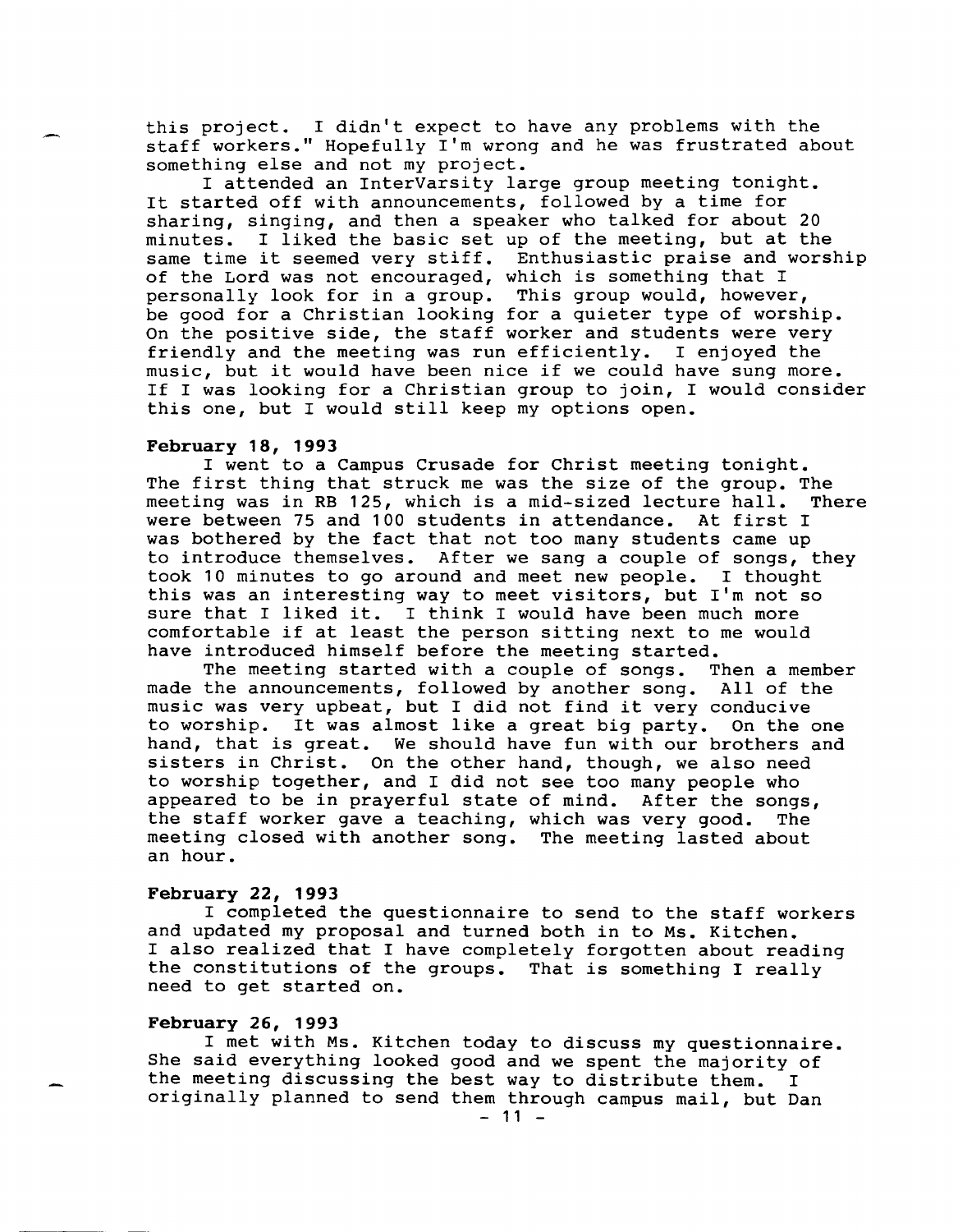Kabele, staff worker for Campus Fellowship, suggested otherwise. He said that a lot of the staff workers do not check their mail on a regular basis so the questionnaires may sit in the mailboxes for a few weeks before the workers actually see them. He suggested that I mail them or deliver them in person. After suggested that I mail them or deliver them in person. much discussion, Ms. Kitchen and I decided the best option was to deliver them in person. I plan to get the completed questionnaire printed this week and possibly deliver a few before leaving for Spring Break. The majority of questionnaires will be delivered the week we return from break. I will ask that they be returned by March 31.

I attended a Campus Fellowship meeting this week (actually, I attend one of these every week). I know that I can not be objective about this group, but here's a review anyway. The objective doode ento group, but nere 5 a review dhimaj. The<br>meeting started off with a lot of singing - about 30 minutes worth. I found the music very prayerful and praiseful, making it very easy to worship the Lord. Members believe in using the Gifts of the Spirit when worshipping. This means that members often speak in tongues, share word gifts (Scripture readings they feel the Lord wants them to share), and share prophecies. We had a short teaching on Christian living from one of the staff members and then we had a time for sharing what God has been doing in our lives. We had a time for petitions and then closed with a song. I think our group is very friendly. Perhaps it is because we are so small - about 15 members. The meeting lasted about one and one-half hours.

#### **March 17, 1993**

I am much farther behind than I expected to be at this point. After a case of the stomach flu the week before Spr After a case of the stomach flu the week before Spring Break and catching another stomach virus once I got back, I have not really had the energy or the time to devote to this project. After talking to Ms. Kitchen today, we decided to leave the return date on the questionnaires the same (March 31) and I am just going to have to work really hard at getting them out to all of the staff workers next week.

## **March 18, 1993**

Tonight I went to an Abundant Life meeting. Of all of the meetings I have attended so far, this is my favorite (outside of the Campus Fellowship meetings I reqularly attend.) The of the Campus Fellowship meetings I reqularly attend.) meeting started with announcements, followed by the members breaking off into groups according to their interest in the different speakers giving talks. (I was told by a staff worker that this is a little out of the ordinary. Normally, the members break off into 3 groups - new Christians, an intermediary-type group, and a group focusing on evangelism.) The speaker I heard tonight was good, but he was a little long-winded, speaking for nearly an hour (according to the staff worker, the small groups normally meet about 40 minutes). This was followed by praise and worship singing. The music was uplifting. It had praise and worship singing. The music was uplifting. a good combination of both upbeat songs and slower worship songs. Despite the fact that I enjoy longer music time (this was

 $-12 -$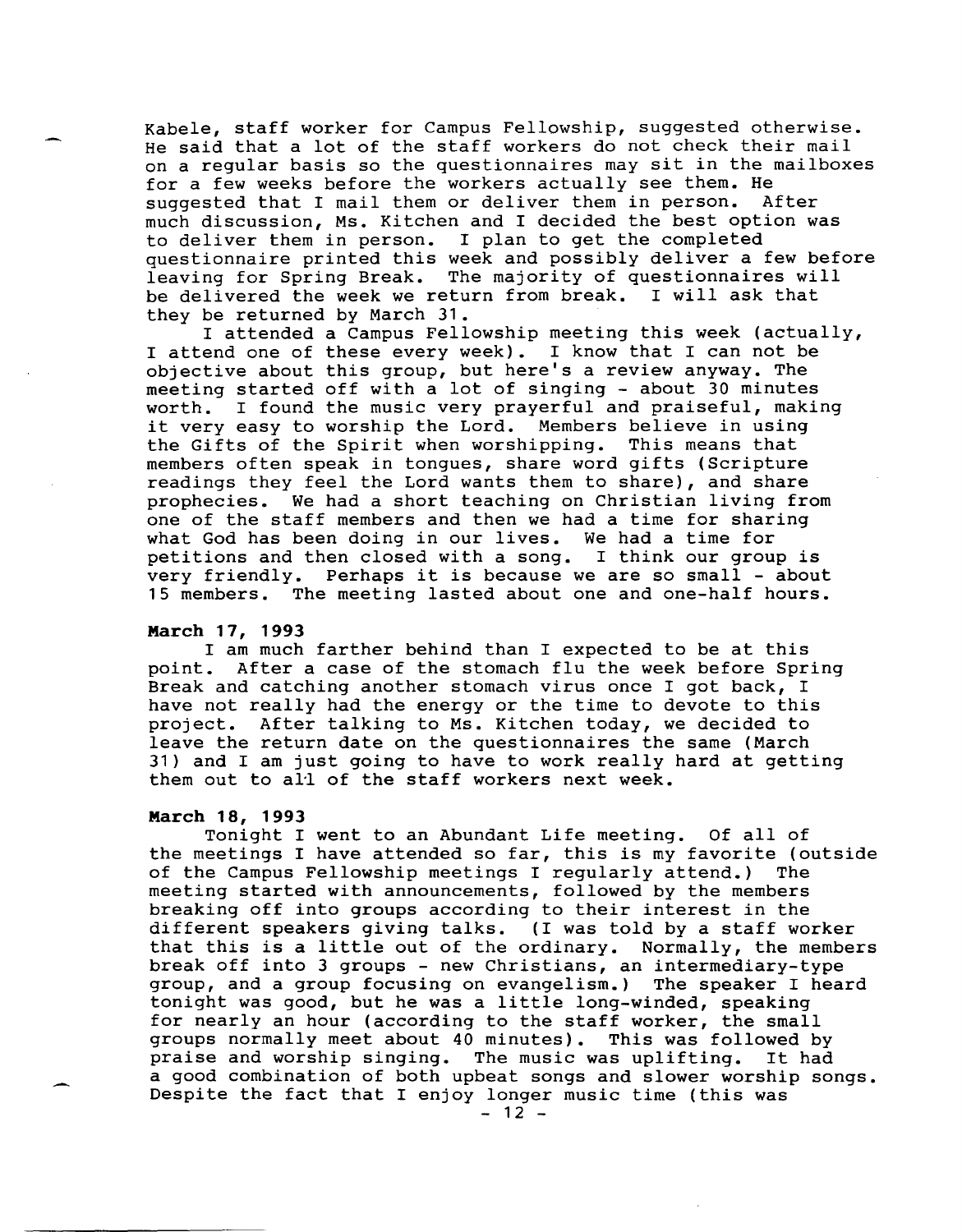approximately 15 minutes) I really enjoyed this part of the meeting. I really felt the Lord's presence. In addition to this, a lot of the people were really friendly, especially the staff workers. It is easy for me to see why this is a popular organization on campus.

#### **March 22, 1993**

After a weekend of working hard on my studies and still feeling like I was drowning in work, I knew that I would never be able to hand deliver all of the questionnaires this week. I called Ms. Kitchen and talked to her about it and asked if she thought it would be okay if I put the questionnaires in the organizations' mailboxes at the SVS house and then made sure that I called the staff workers to make sure that they<br>received them. She said she thought that would be fine, and She said she thought that would be fine, and<br>by whatever would be easiest for me. I was able that I should do whatever would be easiest for me. I was able<br>to get the questionnaires in the mailboxes this morning. They to get the questionnaires in the mailboxes this morning. have a return date of April 5, which is two weeks from today. Now to sit and wait.

#### **March 25, 1993**

I called several different staff workers today to make sure that they received the questionnaire and to find out when their large group meeting is. I am so glad that I did not try to deliver the questionnaires in person - these people are impossible to get a hold of. I am wondering if the Richard Allen Fellowship is still active. I called the staff worker<br>and found out that he is now living in Richmond. The man I and found out that he is now living in Richmond. talked to knew absolutely nothing about the organization. I think I will call George Jones and see what he knows about the situation. I am discovering that some groups do not have large group meetings. Two groups that fall into this category are Two groups that fall into this category are<br>by ship and Warner Fellowship. That makes my the College Fellowship and Warner Fellowship. life a little easier - two fewer meetings to attend.

I attended Chi Alpha tonight. Once again I hit a group meeting that is not following regular format. Tonight, a staff worker from Ohio State University came in and made a presentation. From what I understand, they normally have a 30 minute prayer meeting as opposed to tonight's one hour<br>presentation. One thing I noticed is that this does no One thing I noticed is that this does not seem to be a very outgoing group. Despite the fact that members were passing out fliers on campus in order to boost attendance for tonight's meeting, they did not seem to be actively seeking out new faces and trying to make new people feel comfortable. Only the staff worker made an attempt to talk to me. I must admit that I did not feel very welcome.

#### **March 30, 1993**

I talked to two more staff workers today. Neither one of them knew anything about my project, making it quite obvious that they hardly ever check their campus mailbox, if they check it at all. One of the staff workers asked me (in a not so polite tone of voice) to send a copy of the questionnaire to another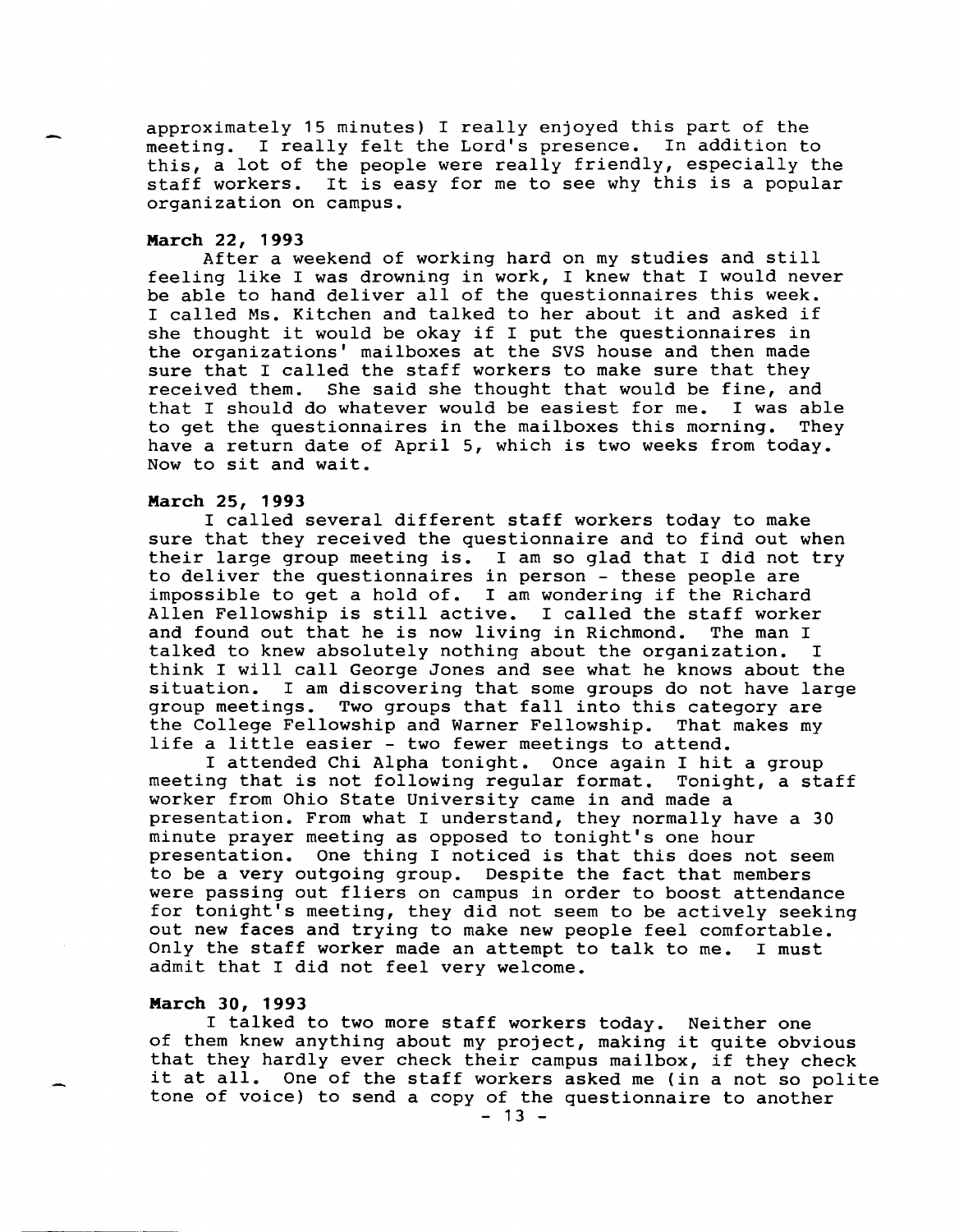address because he never checks the mailbox at the SVS house. I agreed to do that. It just frustrates me that these organizations have these mailboxes and they do not ever check them. How am I supposed to contact them? Trying to telephone them has been a lesson in frustration. I have never talked to so many answering machines and had so few calls returned. I am going to wait until April 5 (the deadline I put on the questionnaires) and then depending on how many organizations have not yet responded I will come up with an alternate plan of action.

#### **March 31, 1993**

I attended a meeting of the Lutheran Student Fellowship. This is a very small organization. They have two meeting times throughout the week for Bible study (both nights cover the same material). After the Wednesday night meeting, they have a business meeting. There were five people at the Bible study<br>tonight, which I was told is a little below average. Bot tonight, which I was told is a little below average. meetings average about the same attendance. The students and the staff worker were all very friendly and worked hard to make me feel welcome.

I talked to Dan Kabele last night about some of the problems I have encountered with trying to get a hold of staff workers while wondering if some of the groups are even still in existence. He suggested that I talk to Rodelyn McPherson, staff worker at the Lutheran Center and head of the Religious Council. Dan thinks I could gain a lot by talking to her. I am going to try to call her tomorrow and set up an appointment.

## **April 5, 1993**

I went to an Upper Room Fellowship meeting tonight.<br>lly, I should say I tried to go to a meeting. I got there Actually, I should say I tried to go to a meeting. and the only people there were the staff worker and two student<br>members. They decided not to have a meeting. I am glad that members. They decided not to have a meeting. I was able to meet the staff worker and the students. All three were very friendly.

#### **April 5, 1993**

I was able to take time and phone a few of the students whose names were given to me by staff workers and talk to them about their respective organizations. I fear that most of the answers I will get are going to sound a lot alike. I am going to have to try to think of more questions.

Today was the requested date for returning the questionnaires. I have nine out of 27. I suppose a third of them isn't too bad...but it isn't too great either.

#### **April 7, 1993**

Tonight I mailed postcards to the staff workers that I have not yet heard from. The postcards said the following:

On February 11, you should have received a letter in your mailbox at the SVS House asking for your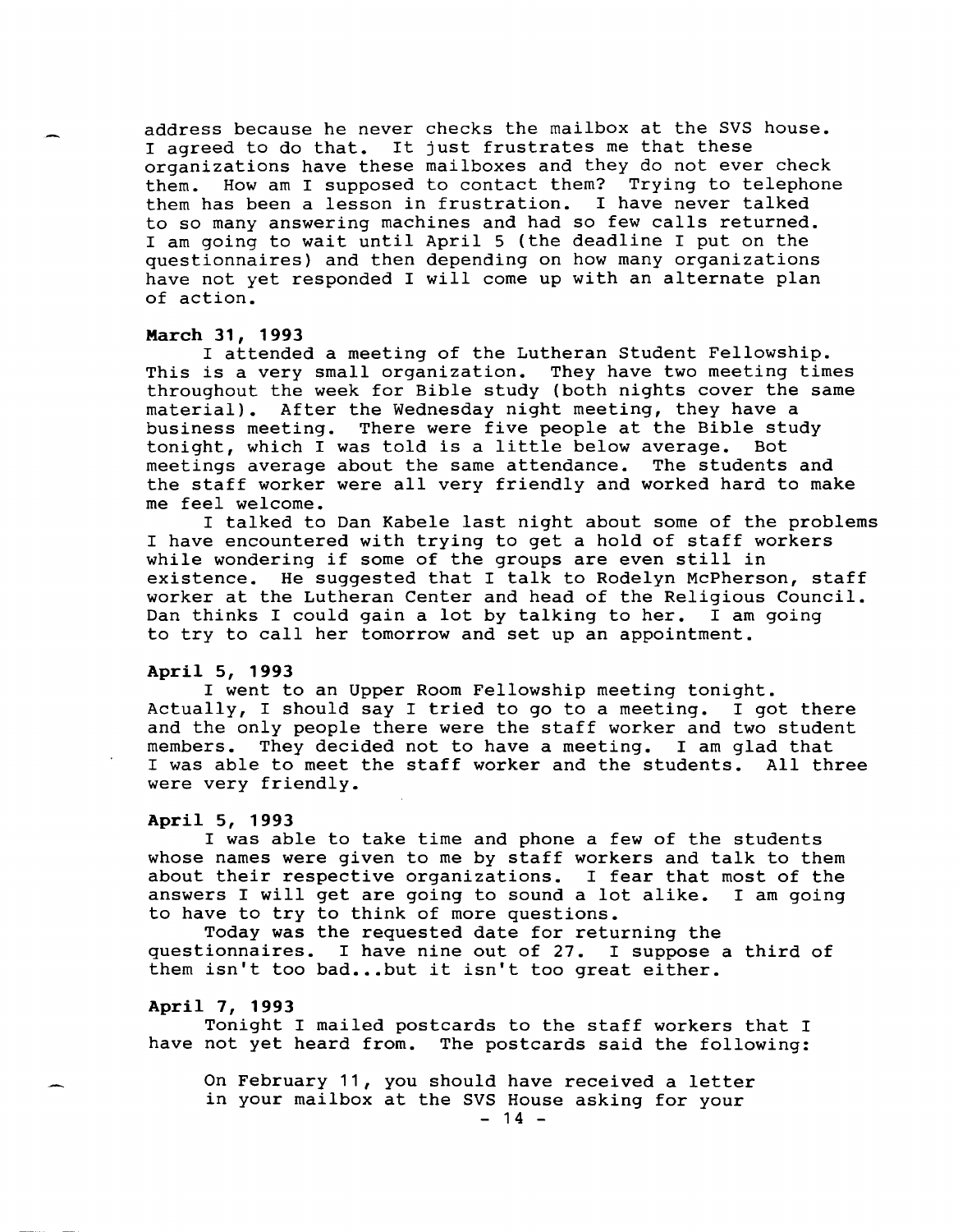help with my Honors thesis about campus Christian organizations. On March 22, you should have received a follow-up survey. Did you receive them? If so, please return the survey to me ASAP. If not, please contact me and I will send another copy of each. Your cooperation is vital to the success of my project. Thank You!

At the bottom of the postcard, I put my name, address, phone number, and VAX mail username.

#### **April 13, 1993**

Tonight I attended a meeting of the Fellowship of Christian Athletes. The group was small with about seven members in attendance. The group was fairly friendly, especially the staff worker and the student president. Tonight, one of the university football coaches gave a presentation on coaching with a Christian attitude. Afterwards, there was a time for sharing and then a time for group prayer. The meeting lasted about an hour. I was disappointed that there was no singing, as this is usually my favorite part of the meetings I attend. But, if every group was exactly the same, there would be no need for the campus to have so many different Christian organizations.

I was also able to complete a few student interviews today.

#### **April 15, 1993**

Today I interviewed Sr. Rita Schroeder, the campus minister at the Newman Center (Catholic Student Union). Considering this was my first interview, it went fairly well, and it took approximately 30 minutes, which is what I had estimated.

#### **April 21, 1993**

I went to a meeting of Alpha Omega Delta tonight. It was a Bible study that lasted about an hour. There were only four students there, but there were quite a few missing due to a lot of studying to do before finals. Everyone was very friendly and willing to discuss my project and their group. I was able to interview students tonight as well as talk to the staff worker. It was a very productive evening.

## **April 29, 1993**

I met with Ms. Kitchen today and updated her on what I have done so far. We discussed how to contact the staff workers that I still have not heard from. I'm going to talk to Rodelyn McPherson (mentioned earlier, but I had forgotten about it) to see if she has any ideas. I probably will not contact her until after I return to Muncie for summer school. I am going to interview as many staff workers as possible and read the organization's constitutions which are on file at the Student Life office.

## **September 9, 1993**

Considering the date of this entry, it must be pretty  $- 15 -$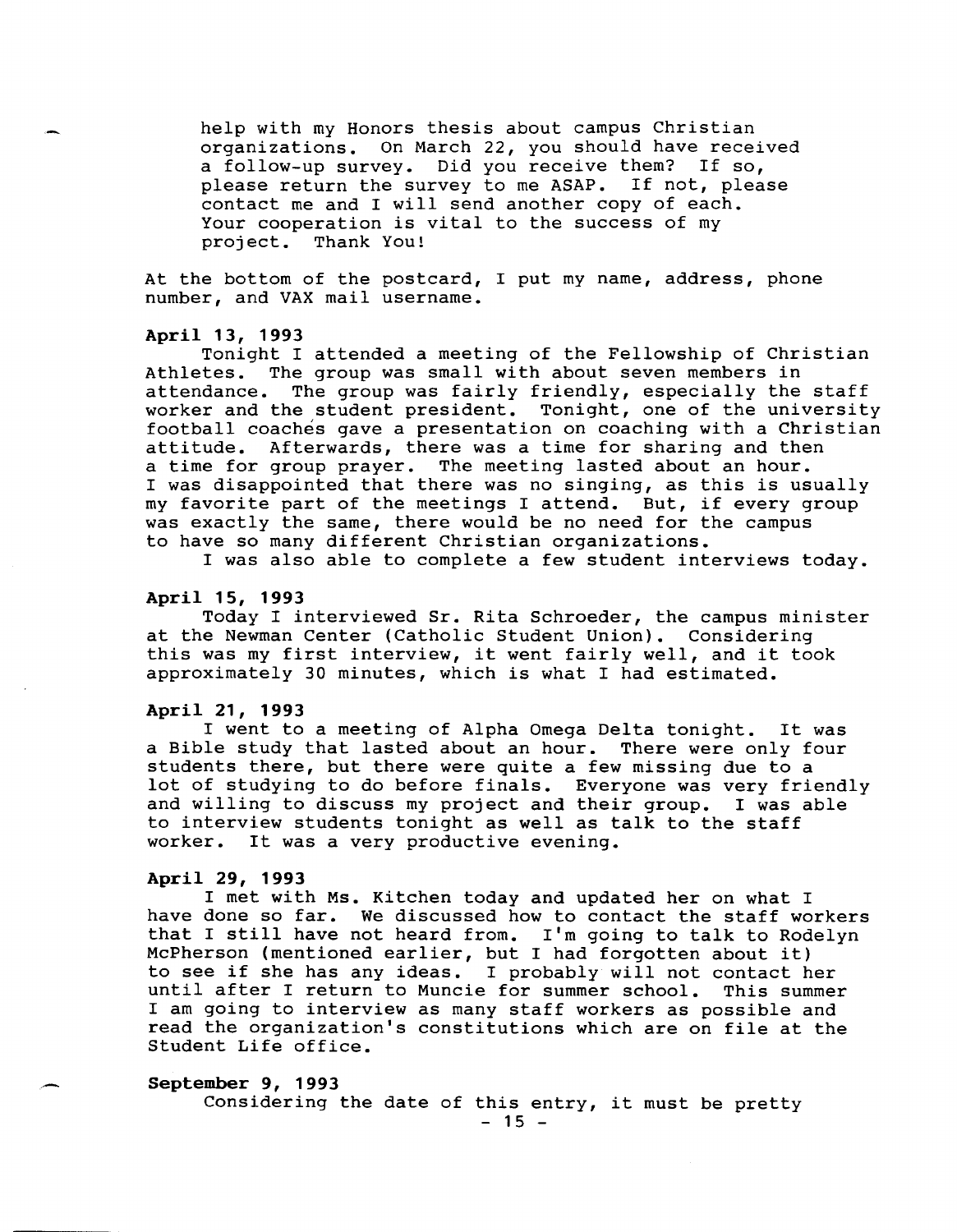obvious that my goals for the summer were not accomplished. I was very busy with summer school, and I simply did not have time to do anything else. By the time I returned for the fall semester, I was so frustrated with the whole idea of completing this project, I was just about ready to forget about the project and drop out of the Honors College. After a long talk with a good friend, I decided to just try to restructure the methods<br>behind the project and then bounce it off of Ms. Kitchen. She behind the project and then bounce it off of Ms. Kitchen. approved the changes, and so did Mrs. Edmonds. So, I guess I am back in the game. The changes to the project can be seen in Proposal 2.

#### September 17, 1993

I met with Dr. Jones today. We discussed all of the organizations that I had not received a response from last year. He was able to tell that two of those organizations, United Ministries and Church of God in Christ, are no longer in existence. He was also able to give me some additional people to try to contact that he thought might be able to help me in getting information about some of the other groups.

I also completed the rough drafts of letters to send to the organizations and of the second questionnaire.

#### September 20, 1993

I met with Ms. Kitchen to discuss my letters and questionnaire. She made several suggestions of corrections to make.

#### September 26, 1993

I made the corrections to the letters that Ms. Kitchen suggested and then photocopied them and the questionnaires. They are all ready to be distributed to the staff workers and will be mailed out tomorrow. I asked that the information be returned to me by October 7.

#### November 6, 1993

Today a friend of mine taught me how to use Microsoft Word on the MacIntosh computer. After almost an hour of playing around with font, margins, and various other aspects of the design for the pamphlet, I think we finally came up with a design that looks good, is easy to read, and contains all of the necessary information. I hope to show my idea to Ms. Kitchen sometime this week.

I have received second questionnaires from 13 of the 25 groups. I suppose it is time to start making phone calls to staff workers again. YUK! I really hate this part.

## November 11, 1993

I showed my designed brochure pages to Ms. Kitchen today. She really liked the way it looked. I am really glad that is one thing I do not have to re-do. Designing it the first time was hard enough.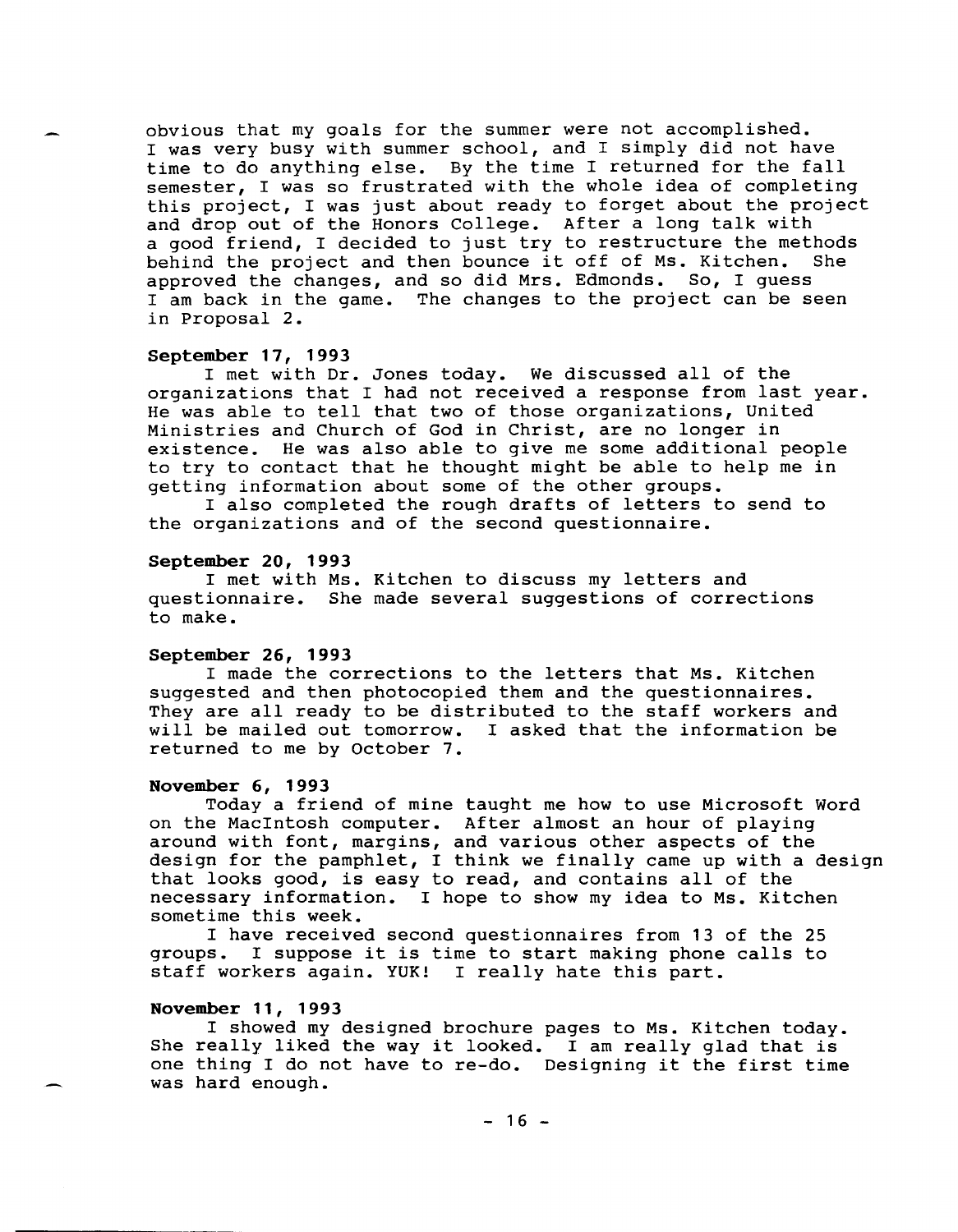#### **December 29, 1993**

I decided that if staff workers do not care enough about getting their groups into this brochure with a nice entry by returning their survey, then I will just put in the information I have. This makes some of the entries look pretty pathetic, but I just do not have time to humor them. If they are adults, then they need to take some responsibility.

I also did some brainstorming today for my essay that will accompany this log.

#### **January 23, 1994**

I did some work on the computer today. I typed in some entries for the brochure. This is much more time consuming than I expected. I may have to solicit some help. Trying to do this project and working full time at the prosecutor's office for my internship is really starting to get to be too much, and I am only a few weeks into the semester!

## **February 6, 1994**

I was able to get the rest of the information for the brochure to a friend who has agreed to type the rest and then print everything out for me. He agreed to have it done by Spring Break. This is an incredible blessing. I feel like I have time to breathe again.

#### **February 26, 1994**

I began work on the essay today. The ideas seemed to flow fairly well. I hope it makes as much sense to the reader as it does to me.

#### **March 8, 1994**

I took the brochure pages to the printer today and had them put it together with a cover. I am very excited that this part of the project is done. I am really pleased with the way it turned out. It is exactly the way that I envisioned it a year ago when I started this project. WOW!! year ago when I started this project.

I worked on the essay again tonight and was able to finish the rough draft.

#### **March 16, 1994**

I finished typing the first draft of the essay and gave it to someone to proofread.

#### **March 21, 1994**

I got the proofread copy of my essay back and revised the manuscript. Tonight I will print out copies of everything.

It is hard to believe how much work this project actually<br>and that I have been working on it for over a vear. I took and that I have been working on it for over a year. have learned that trying to complete a project that requires the cooperation of a lot of people is much more difficult than<br>I imagined. I have also learned how to set long range goals I have also learned how to set long range goals and now know that I can complete a project of this size. I must admit, however, that I am very grateful that it is done.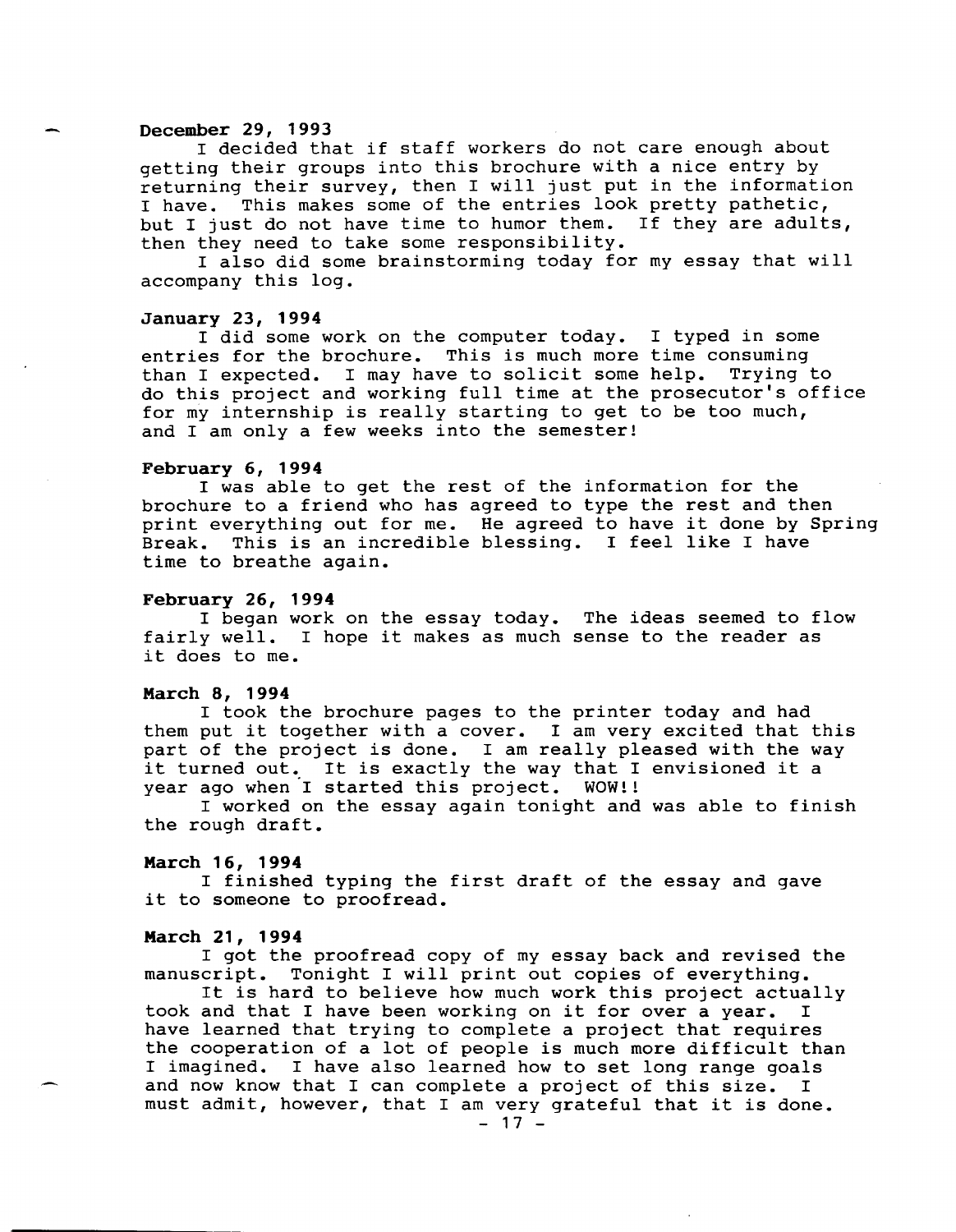# - **APPENDIX A**

#### Proposal 1

1. contact the staff workers of all the Christian organizations by campus mail and tell them about my project by February 11.

2. Obtain any written material published by each organization and read it.

3. Read the organizations' constitutions that are on file at the Student Life office.

4. Research the history of each organization at the archives at Bracken Library.

5. Send a questionnaire to each staff worker by March 4.

6. Interview each staff worker and student president to find out his/her view of the purpose/mission of the organization, the denomination the group is geared toward (if any), how they attract new members, how the members are encouraged to grow in their faith, etc.

7. Talk to students active in each organization to see if their view of what the group acomplishes agrees with the advisor's view.

8. Attend at least one regular large group meeting of each organization.

9. Compile all information into a large research paper.

10. Condense information into a brochure giving brief discriptions of each organizations current activities and the names and phone numbers of contact people.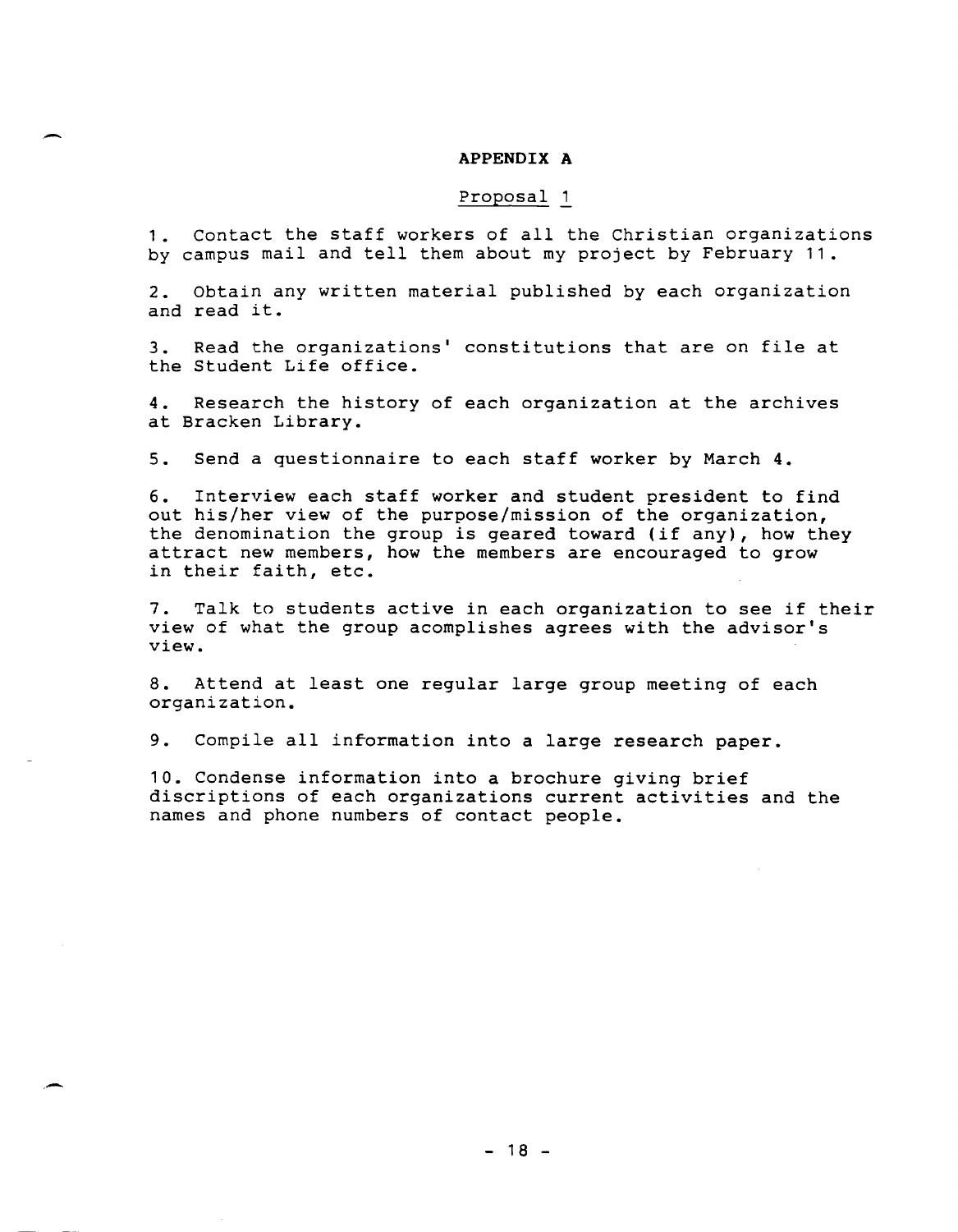#### **APPENDIX B**

Schmidt Hall Box 60 Muncie, IN 47306 February 11, 1993

Dear

-

-

I am a junior Honors College student with a double major in Criminal Justice and Legal Administration. To fulfill the requirements of the Honors College, I am working on my Senior Thesis/Creative Project (I like to plan ahead). You and your organization play an important role in this project.

With Ms. Linda Kitchen of the Physical Education Department as my thesis advisor, I am working on a paper that will give brief histories of all of the Christian organizations on campus, along with a description of what each organization does on a regular basis to help its students grow closer to the Lord. I then plan to condense this information into a brochure that will give brief descriptions of each organization and who to contact for further information on each group. It is my hope that this brochure will be published and then be available for students to pick up in either the Student Life Office or the Office of Student Activities Annex. I believe that a booklet of this sort would be extremely beneficial to students who are looking to get involved in a Christian organization but do not know where to begin looking for a group that would best meet their needs.

To begin, I will be sending you a questionnaire right after Spring Break which will assist in gathering the necessary background information on your organization. Later, I will be contacting you to arrange an interview. During the interview, I will be asking about the organization's mission statement, the types of programs offered, how the organization attracts new members, etc. I may also ask for historical background. I will also be talking to students about how the organization meets their needs.

It is difficult to estimate when this will happen. I plan on studying one organization at a time throughout the next 10 months, so it may be anytime between March and December before you hear from me again. I thank you in advance for your patience and cooperation.

If you have any questions, comments, or concerns, please feel free to contact me through campus mail, by phone (285-4456), or through VAX mail (OOAEMOUNTS).

Sincerely,

Amy E. Mounts - 19 -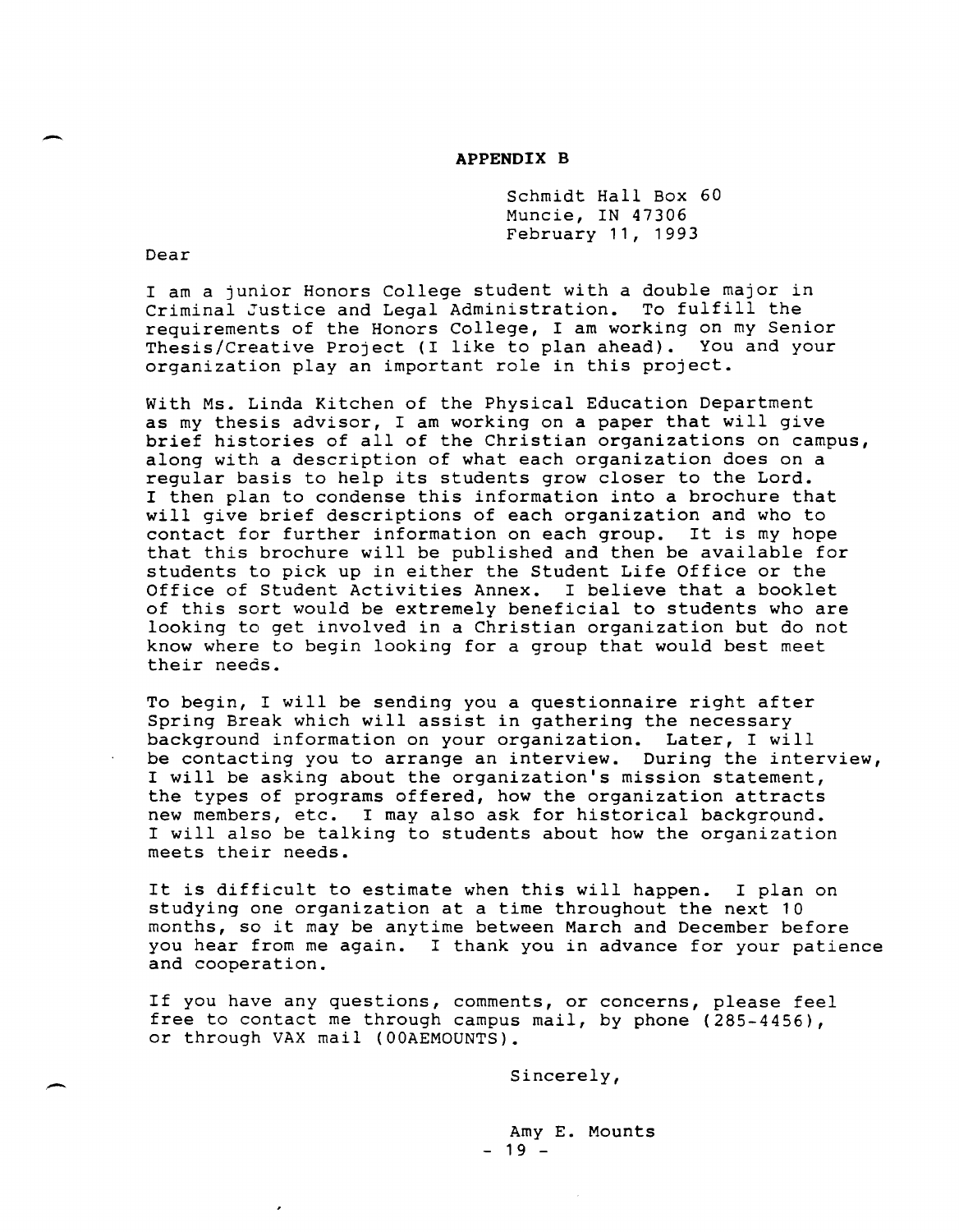#### APPENDIX C

Here it is - the long awaited questionnaire! I'm sure you have been impatiently searching your mailbox for this (okay, so I have a wild imagination.)

name of organization

staff member completing questionnaire

- 1. Is your group a branch of a national organization? If yes, how many chapters are there nation wide?
- 2. How long has your group been at Ball State?
- 3. What is your organization's Mission statement?
- 4. Is your group geared toward a particular denomination? If yes, which?
- 5. Approximately how many members does your organization have?

If possible, give percentages of how many males and how many females are in the group.

6. Please give a brief description of what your weekly large group meeting consists of (i.e. business meeting, worship, Bible teaching, etc.)

7. Outside of the weekly large group meeting, what other organized activities does your organization offer (i.e. Bible studies, discussion groups, etc.)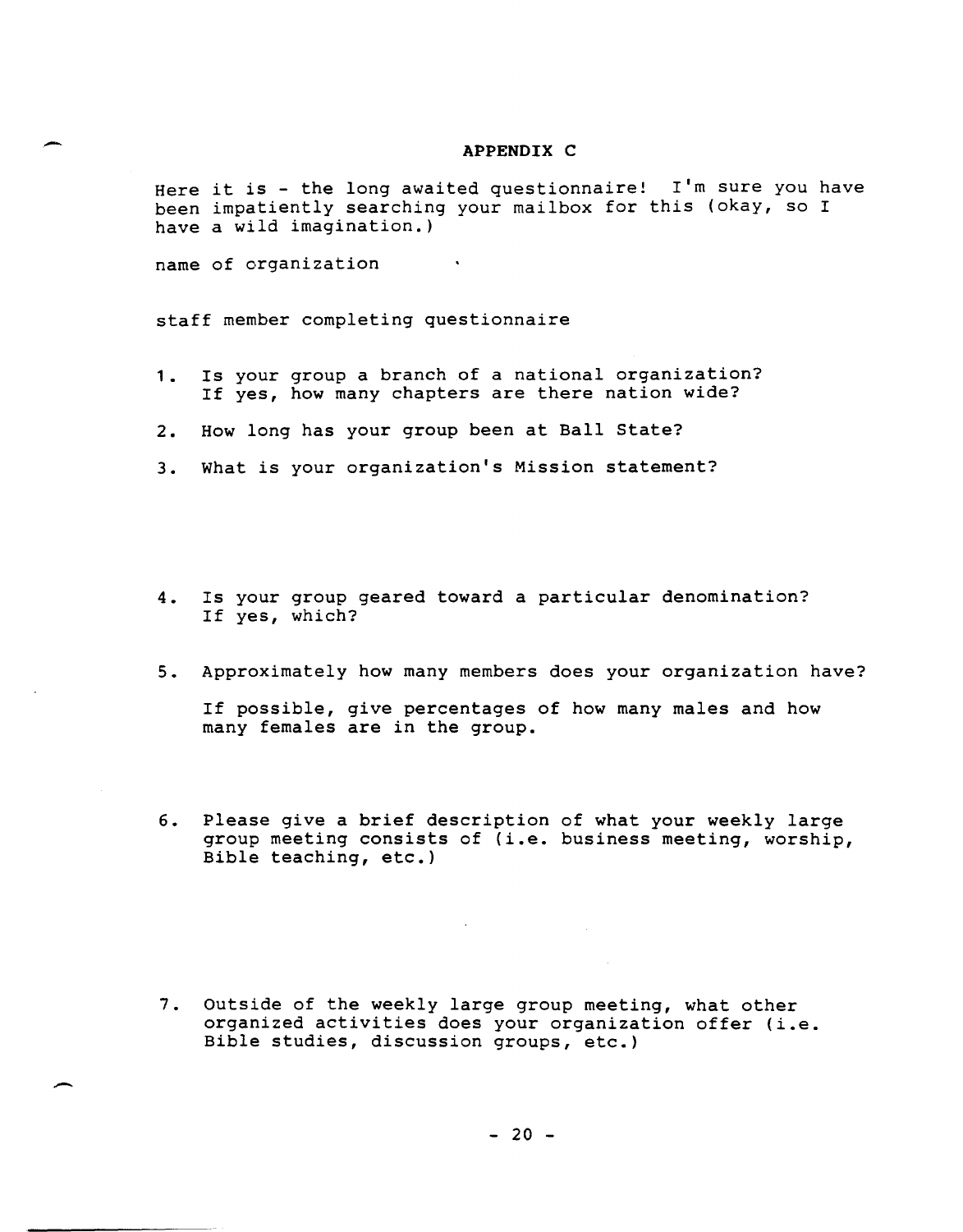- 8. What percentage of the membership participates in these?
- 9. Does your organization provide opportunities for missionary work?

If yes, please describe.

Please give the name and phone number of your organization's student president so that I can contact him/her for a short interview.

Please list the names and phone numbers of 4 members (2 male and 2 female) that you think would be willing to discuss your group with me.

\*\*\*\*\*\*\*\*\*\*\*\*\*\*\*\*\*\*\*\*\*\*\*\*\*\*\*\*\*\*\*\*\*\*\*\*\*\*\*\*\*\*\*\*\*\*\*\*\*\*\*\*\*\*\*\*\*\*\*\*\*\*\*\*\*

I will be contacting you for an interview in which I hope to get detailed insight into your group. I expect this interview to last approximately 30 minutes.

Please return to: Amy Mounts Schmidt Hall box 60 Muncie, IN 47306

**By AprilS, 1993** 

THANKS FOR YOUR COOPERATION!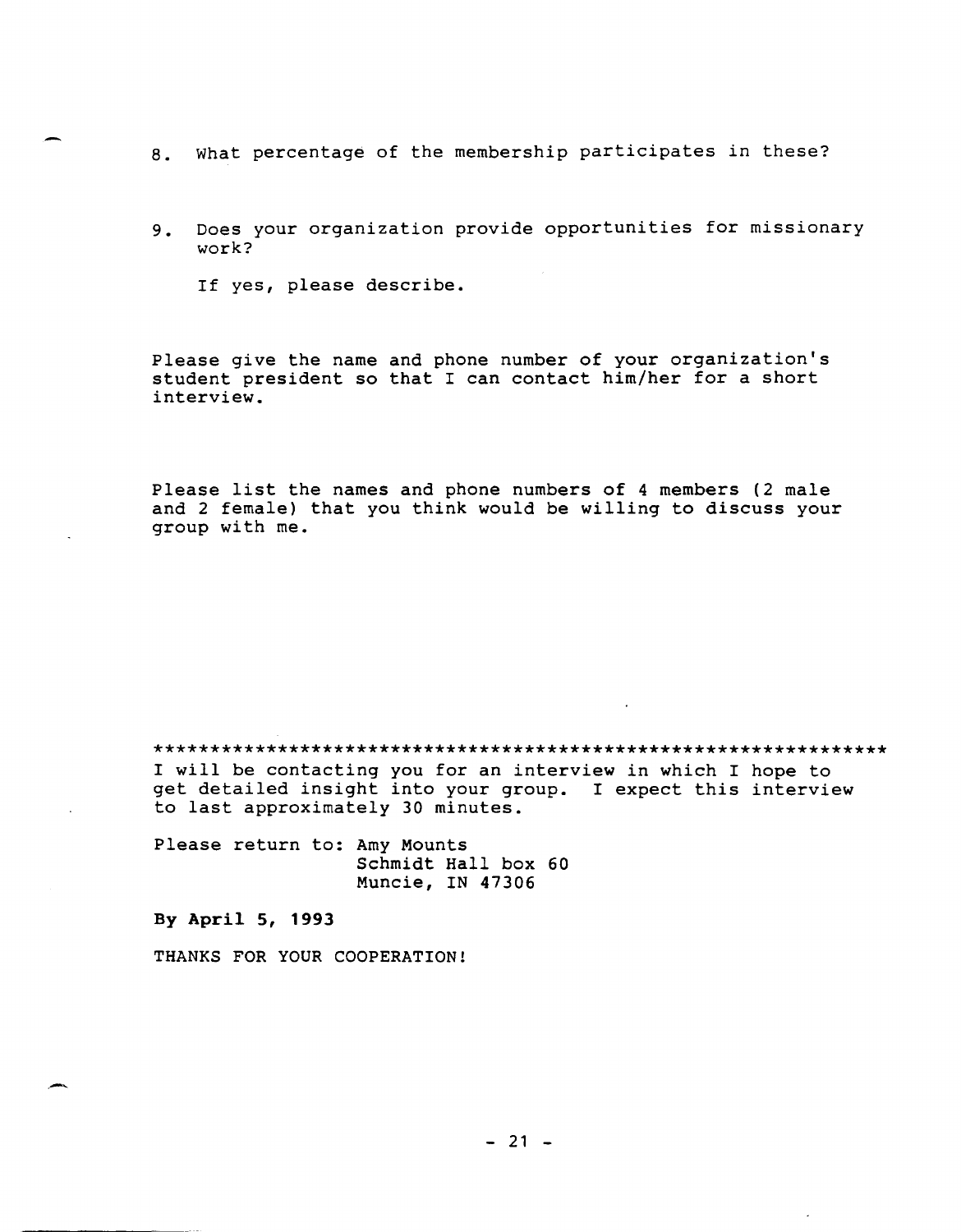## **APPENDIX D**

## Proposal 2

1. contact all organizations that responded to first questionnaire, thanking them for their help and requesting more information by way of a second questionnaire.

2. Contact all organizations that did not return the first questionnaire. Briefly reexplain project and try to sell them on the idea. Send both first and second set of questions, asking them to respond.

3. Write a paper discussing what I think are important components in a Christian organization, explain why I think so, and give examples of group(s) that do a good job of integrating theses items into their activites.

4. Produce previously discussed brochure.

 $\overline{\phantom{0}}$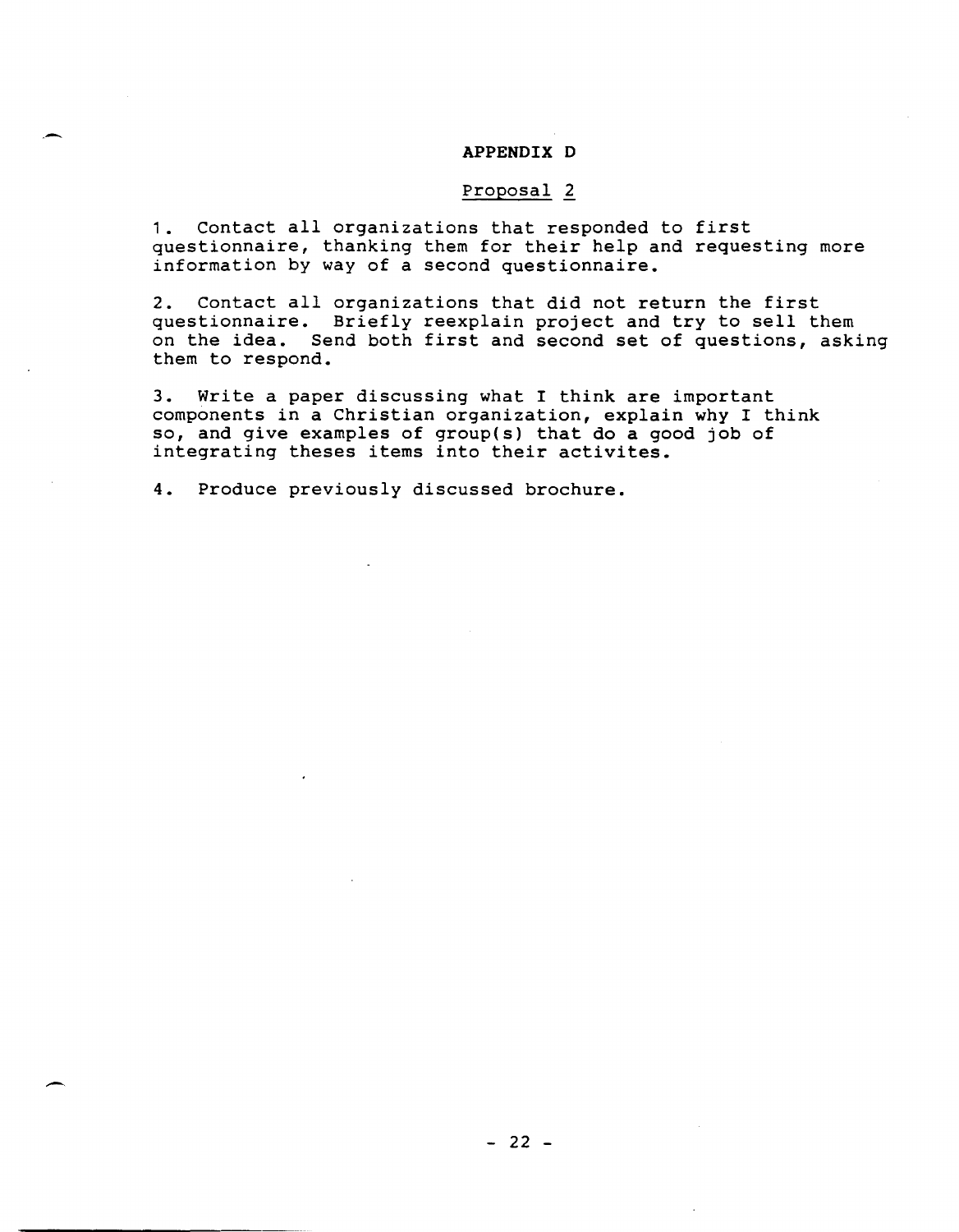## **APPENDIX E**

September 27, 1993

Dear

Last spring semester I began work on my Honors Thesis which is to develop a brochure describing all of the Christian organizations on campus. As you recall, you assisted me by filling out a questionnaire. Thank you so much for responding! Your cooperation will help a great deal in seeing my Honors Thesis to completion. Instead of scheduling personal interviews with each staff worker as I had originally planned, I have decided to send everyone a second questionnaire. I believe this will be much more efficient than interviews.

Please fill out the enclosed form and return it to me at the address below by October 6. Please note this is a different address than last spring. Please know you are welcome to return the questionnaire by campus mail or by dropping it off at the dorm and having the desk staff put it in my mailbox.

Thank you in advance for your continued support.

In His service,

Amy **E.** Mounts

Elliott Hall box 69 Muncie, IN 47306 285-4309

.-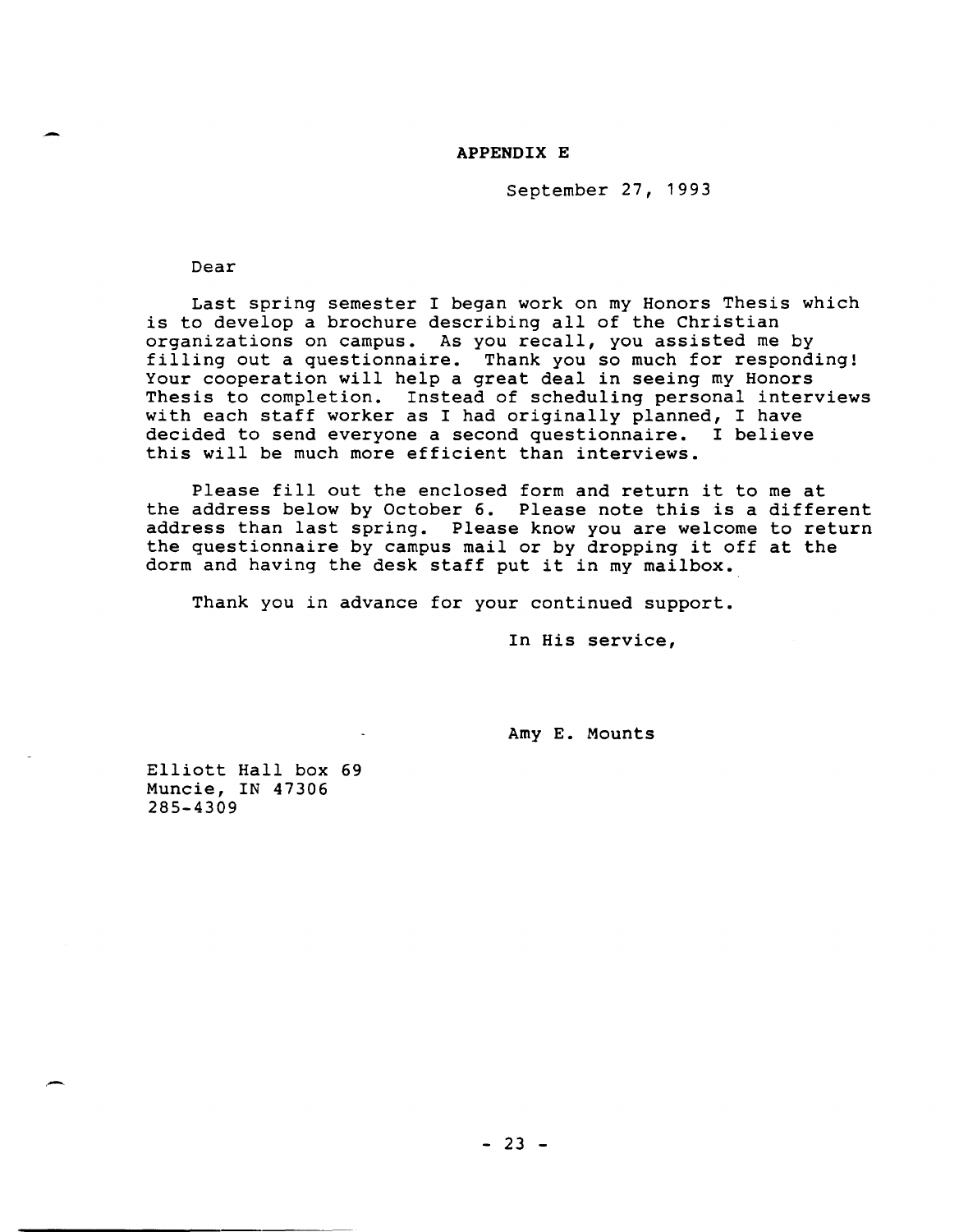Organization

-

-.

Name/position of person completing questionnaire

1. When are your large group meetings (day and time)?

2. Who should students contact if they have questions about your organization (please note that this information may not be updated every year, so please consider carefully what you want listed in the brochure in this area.)

3. How do you attract new members? What do you try to make sure thay know about the group before they come to a large group meeting?

4. Have you observed strong friendships being formed within the group? How is this evident?

5. Please describe educational opportunites offered by your group, ie Bible studies, retreats.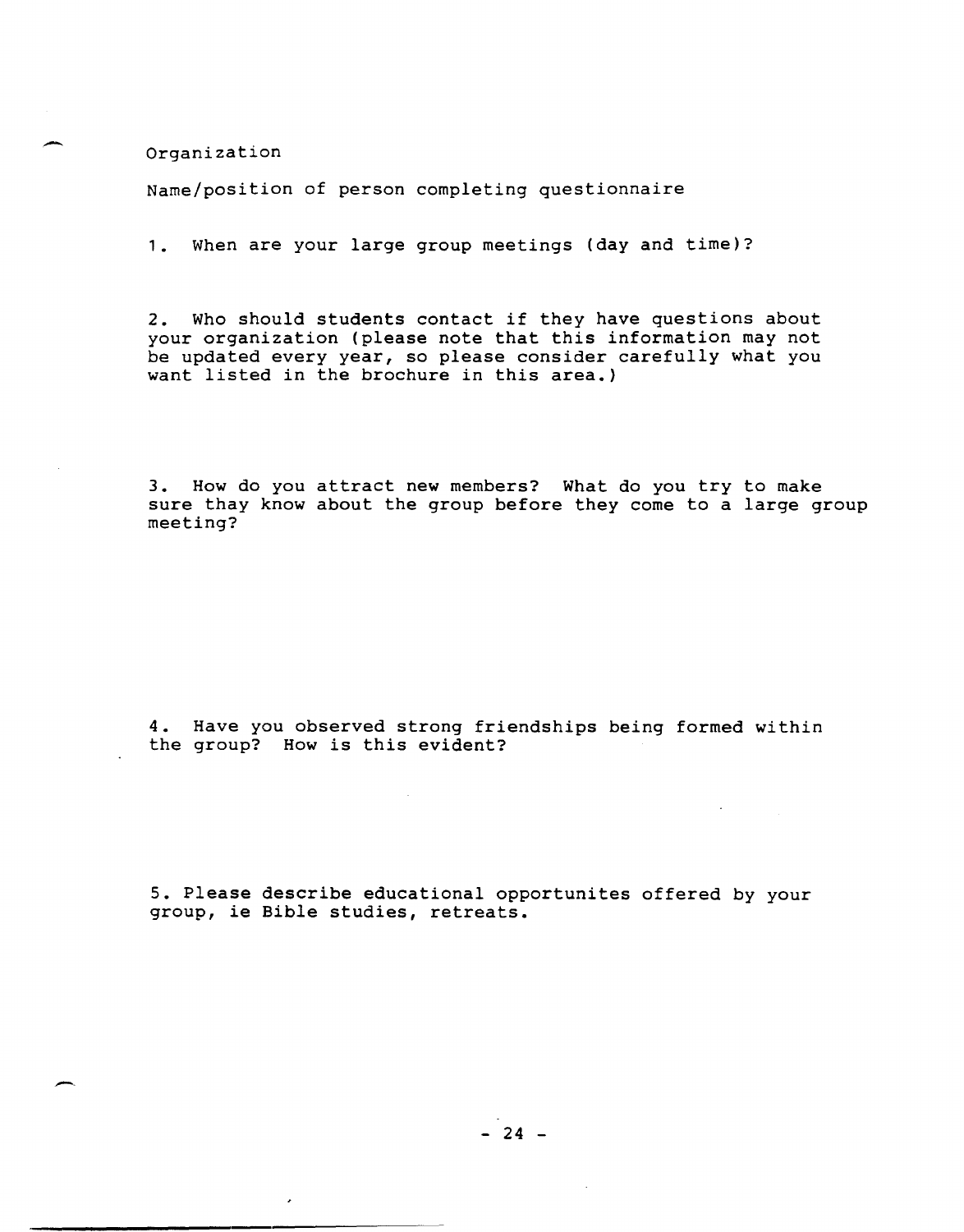6. If your group breaks up into small groups outside of the large group meeting, please describe the format and purpose of these.

7. How do you work to achieve your mission statement?

Please feel free to add any comments concerning your group that I did not already ask about but would be helpful to students I did not diready den decade ede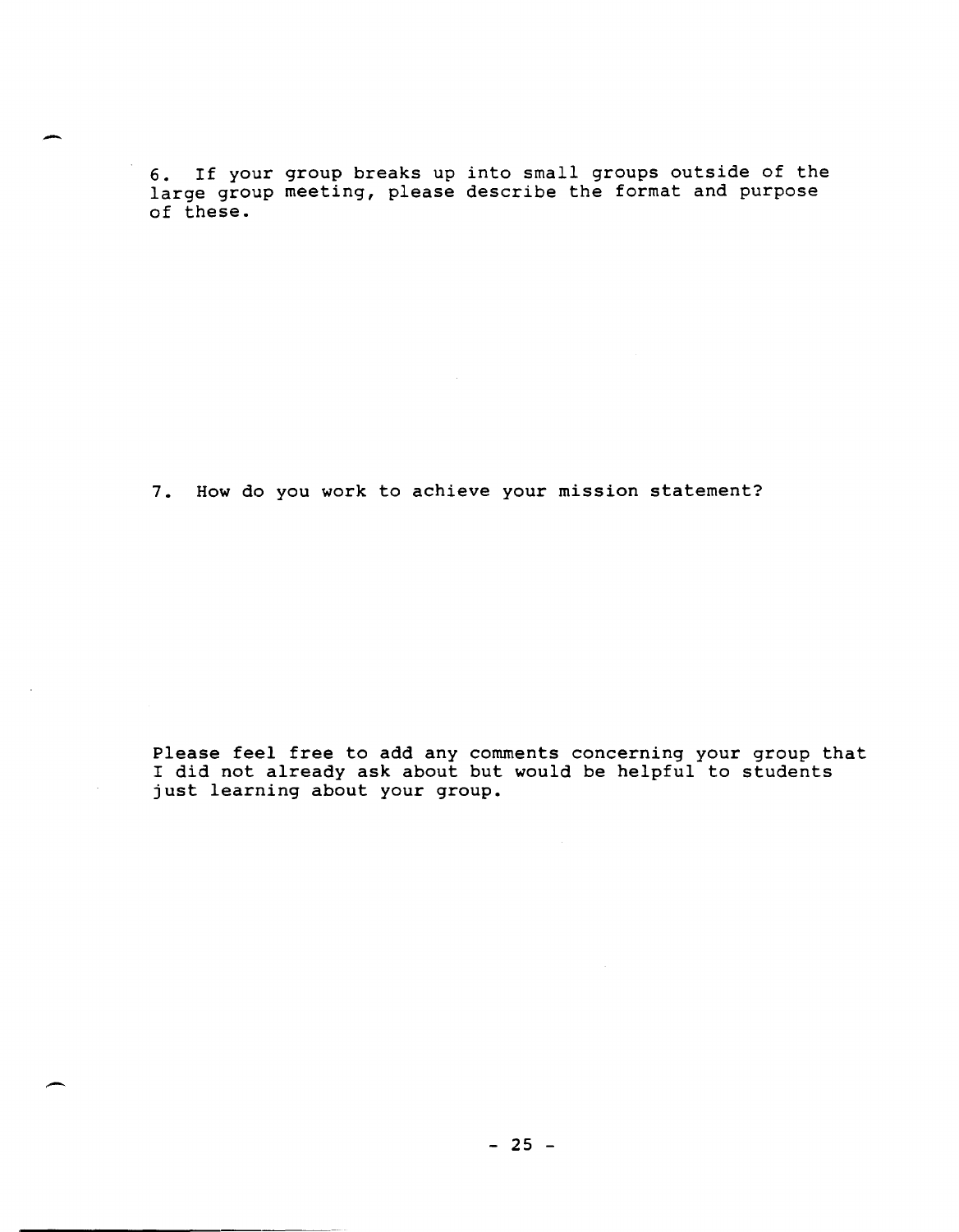## APPENDIX F

September 27, 1993

Dear

.-

-

Last spring I began work on my Senior Honors Thesis. In an effort to assist incoming students in finding a Christian organization that will meet their needs, I am putting together an informative brochure that will give a brief description of each organization. I believe that having all of this information in one source will make it much easier for students to narrow down the groups they are interested in into a manageable number. Students can then investigate a select few instead of trying to contact all twenty-five organizations.

It is my sincere hope that you want to have your group listed in this publication. My prayer is that this endeavor will glorify our most gracious and loving Father and also increase and unify His kingdom on Ball State's campus.

Enclosed you will find a questionnaire. By completing and returning it to my by October 6, you will provide me with much needed assistance. Please know you are welcome to return the questionnaire by campus mail or by dropping it off at the dorm and having the desk staff put it in my mailbox. Thank you in advance for your cooperation. If you have any questions, please feel free to call me at 285-4309.

In His service,

Amy E. Mounts

Elliott Hall box 69 Muncie, IN 47306

 $- 26 -$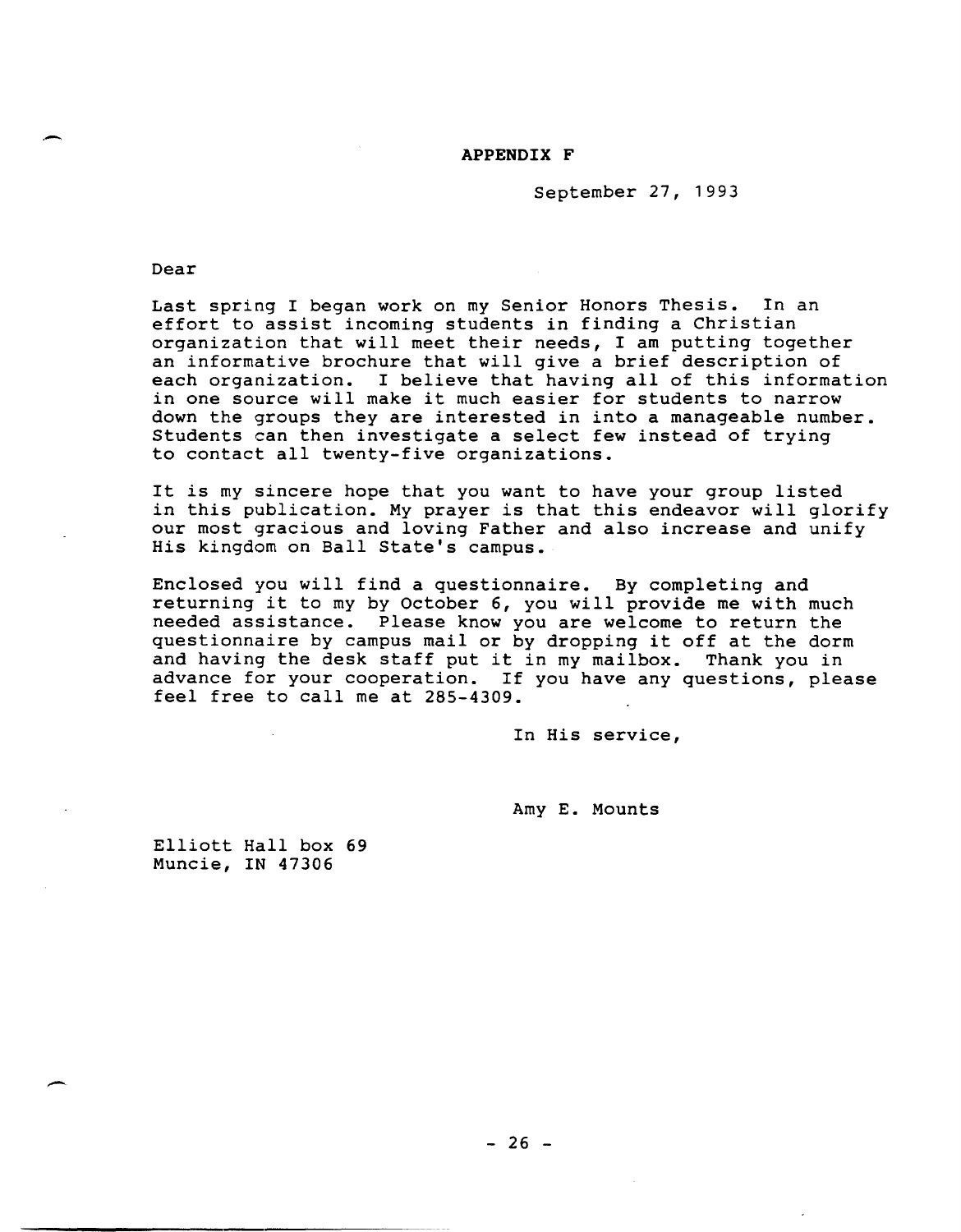## name of organization

staff member completing questionnaire

- 1. Is your group a branch of a national organization? If yes, how many chapters are there nation wide?
- 2. How long has your group been at Ball State?
- 3. What is your organization's Mission statement?
- 4. Is your group geared toward a particular denomination? If yes, which?
- 5. Approximately how many members does your organization have?
- 6. Please give a brief description of what your weekly large group meeting consists of (i.e. business meeting, worship, Bible teaching, etc.)

7. Outside of the weekly large group meeting, what other organized activities does your organization offer (i.e. Bible studies, discussion groups, etc.)

- 8. What percentage of the membership participates in these?
- 9. Does your organization provide opportunities for missionary work?

If yes, please describe.

 $- 27 -$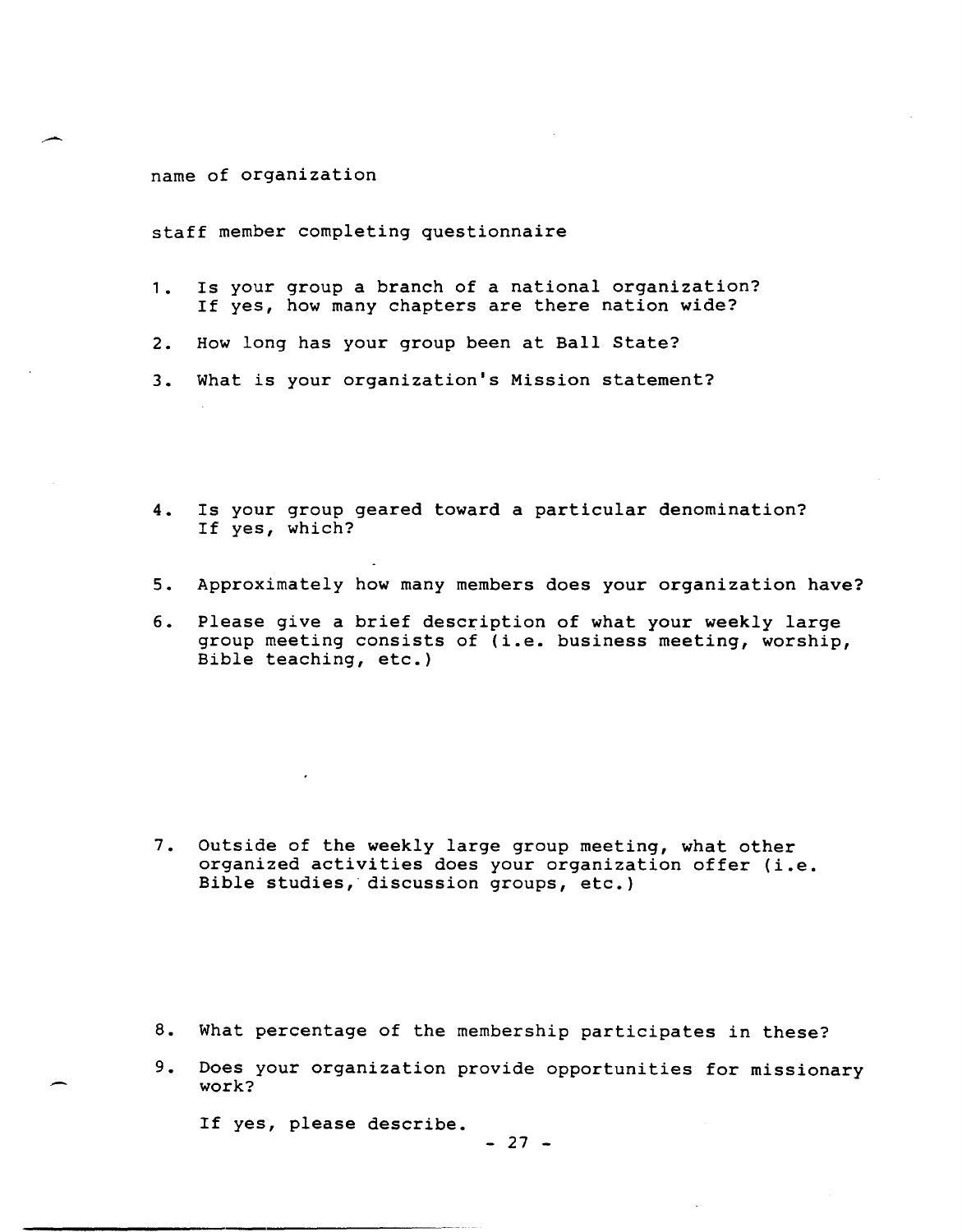Organization

Name/position of person completing questionnaire

1. when are your large group meetings (day and time)?

2. Who should students contact if they have questions about your organization (please note that this information may not be updated every year, so please consider carefully what you want listed in the brochure in this area.)

3. How do you attract new members? What do you try to make sure thay know about the group before they come to a large group meeting?

4. Have you observed strong friendships being formed within the group? How is this evident?

5. Please describe educational opportunites offered by your group, ie Bible studies, retreats.